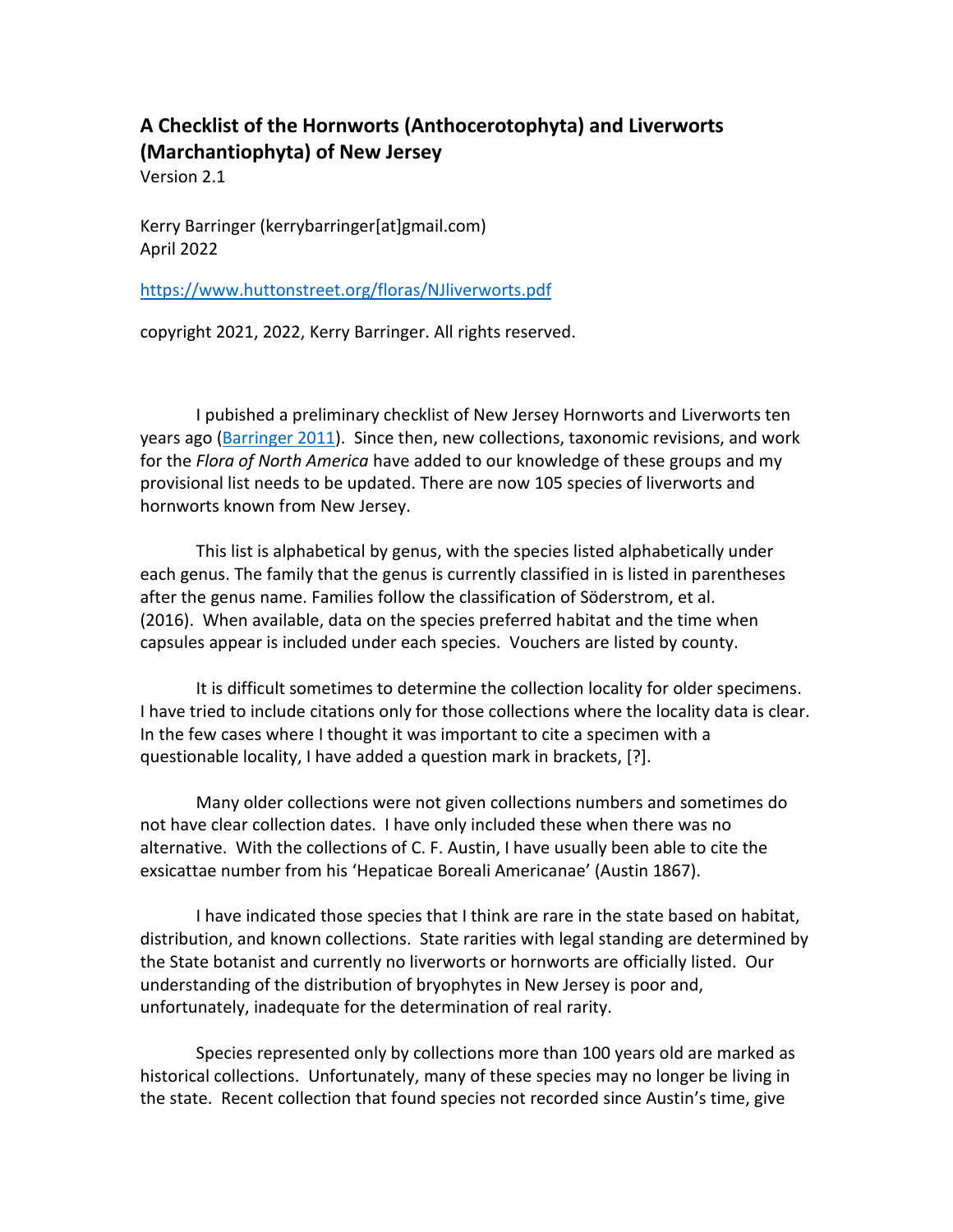me hope that further careful collection and identification will relocate many of these species.

 There will be more changes to our understanding of the liverworts in the near future. The publication of the hepatics treatments in the *Flora of North America* series should stabilize nomenclature and species concepts but will bring further nomenclatural changes, especially in the Jungermanniaceae and Lophoziaceae. Continued digitization of herbarium collections will bring to light new localities and fieldwork will add to our understanding of species distributions and habitat preferences. Fieldwork will also lead to the discovery of additional species and the rediscovery of species not seen for many years.

Please let me know of any corrections and of any additional information on the species or the collections.

#### **Acknowledgements**

This list was revised during the pandemic protocols and would not have been possible without the online database of the Consortium of North American Bryophyte Herbaria. I thank the organizers and all the curators who contributed to that database.

Thanks to Rachel Mackow and Jared Rosenbaum of Wild Ridge Plants, LLC, Pohatcong, NJ, who made most of the fieldwork for this revision possible. I also thank the curators of herbaria who have contributed to the Consortium of North American Bryophyte Herbaria, whose search page I have used to check vouchers. I especially want to thank Dr. Tatiana Livshultz, PH, and Dr. Lena Struwe , CHRB, who allowed me to study their collections and the curators of NY and NYS who kindly allowed me to check vouchers in their collections. Not least, I thank Dr. Erik Kiviat, of Hudsonia Institute, for letting me join him in the field and for sharing the data for his Meadowlands collections.

**Green** = additions to the list Red = deletions from the list

#### **Hornworts (Anthocerotophyta)**

# *Anthoceros* (Anthocerotaceae)

*Anthoceros agrestis* **Paton** capsules in fall and early winter on dripping basalt cliffs, also reported from harvested cornfields, ditches Bergen: *W. Wiegmann 1212* (BKL, NY) Monmouth: *N. Britton s.n*., 2 Oct 1886 (CHRB)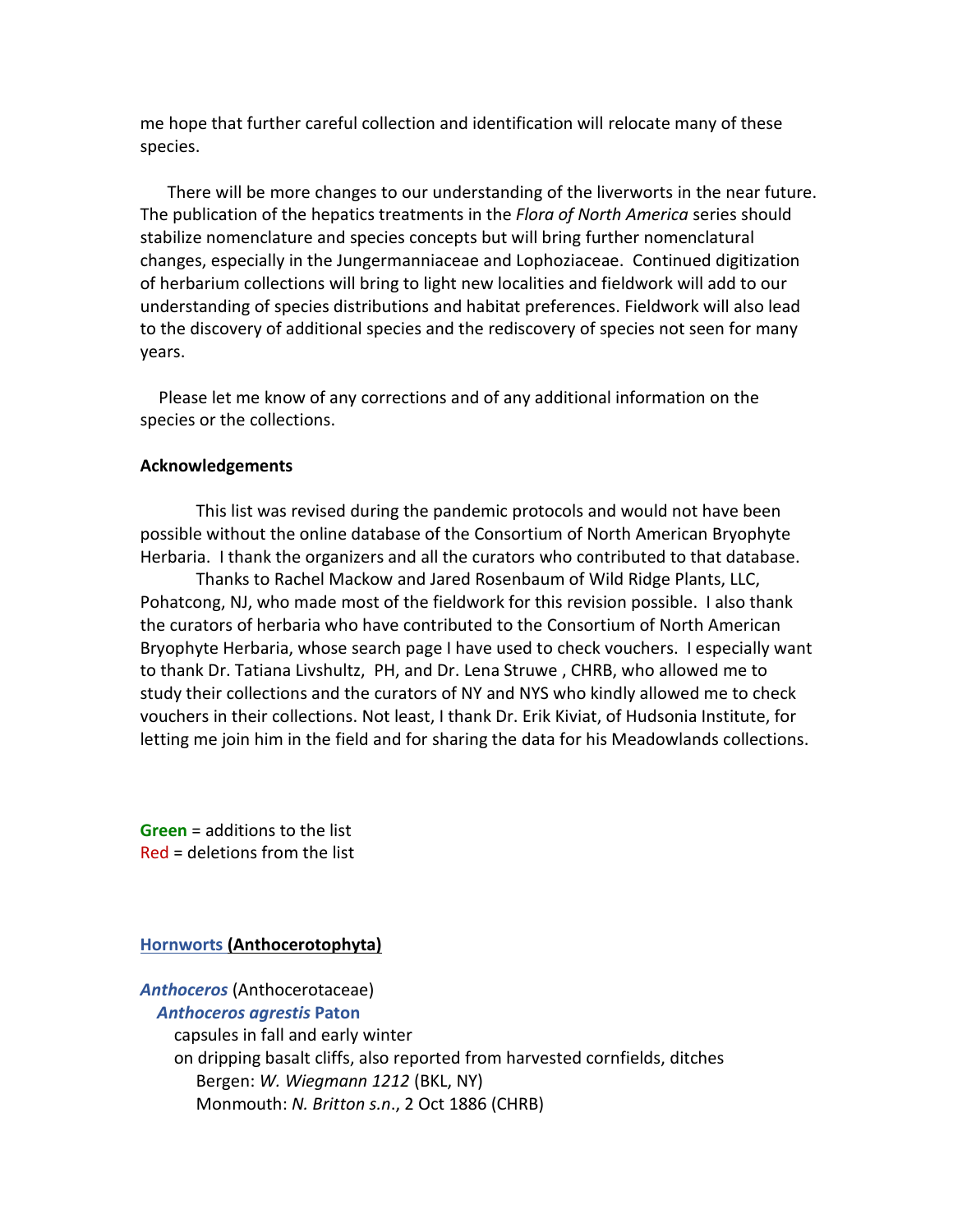*Anthoceros laevis* L. - see *Phaeoceros laevis Anthoceros punctatus* L. - ours are *Anthoceros agrestis*

#### *Aspiromitis* (Anthcerotaceae)

*Aspiromitus punctatus* ssp. *agrestis* (Paton) R. M. Schuster - see *Anthoceros agrestis*

#### *Notothylas* (Notothyladaceae)

*Notothylas orbicularis* **(Schweinitz) Sullivant**

capsules: Aug-Nov on wet soil at the edges of corn fields, in ruts and trails, ditches Bergen: *C. Austin s.n.*, Oct 1863 (MO, NY) Hunterdon: *E. Britton 15* (CHRB) Monmouth: *C. Haynes 1647* (FH) Sussex: *G. Nearing s.n.*, 27 Sep 1947 (NY) Warren*: N. Holmgren 30* (UTC)

#### *Phaeoceros* (Notothyladaceae)

#### *Phaeoceros laevis* **(L.) Proskauer**

capsules in fall and early winter on wet soil in harvested cornfields, ditches Monmouth: *C. Haynes 1638* [Amer. Hep. 20] (BKL, NY, MICH) Morris: *N. Britton s.n.,* 21 Sep 1886 (CHRB) Passaic: *A. Beals s.n.*, 7 Jul 1916 (NY) Sussex: *N. Britton s.n.*, 20 Sep 1887 (CHRB) Warren: *L. Underwood s.n.,* Sep 1886 (NY)

#### **Liverworts (Marchantiophyta)**

*Aneura* (Aneuraceae)

 *Aneura maxima* **(Schiffner) Stephani** (rare) Seeps, springs, and along brooks, on rocks and soil Morris: *K. Barringer 28393* (CHRB, PH) *Aneura pinguis* **(L.) Dumortier** (rare) capsules: Mar -- May

swamps, bogs, or wet traprock ledges Bergen: *A. Eaton s.n.* [Hep. Bor.-Amer. 112] (BKL, FH, MICH, MU, NY, PH, WIS) Hudson: *E. Kiviat s.n.,* 4 Oct 2013 (Hudsonia) Monmouth: *C. Haynes s.n.*, 25 Aug 1902 (FH) Ocean: *C. Austin s.n*., 1863 (FH, NY)

*Asterella* (Aytoniaceae) *Asterella tenella* **(L.) P. Beauv.** capsules: Mar -- Jun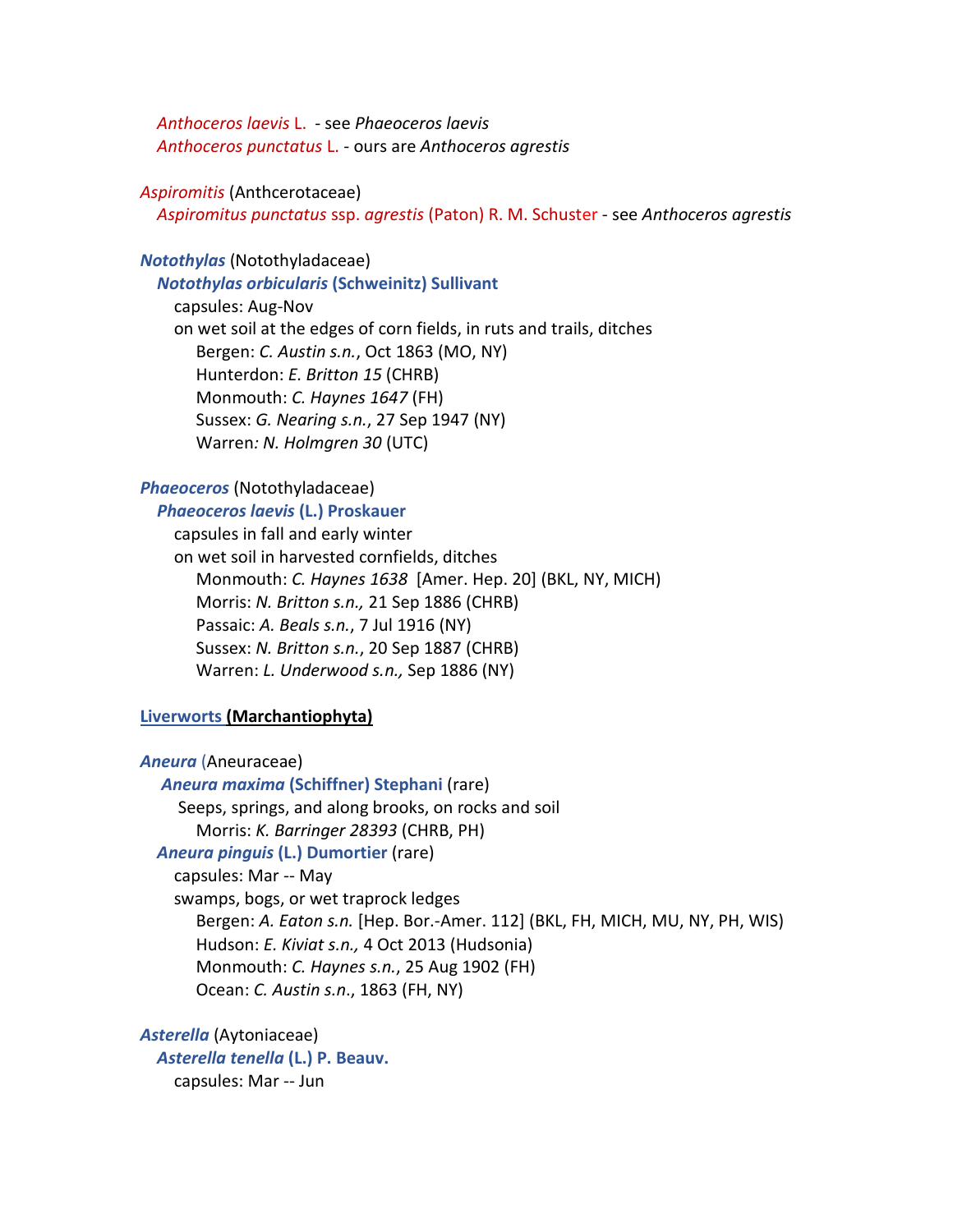on soil-covered ledges on traprock or limestone, usually dripping wet Bergen: *M. Howe 15* (CINC, LSU, MICH, NY, TENN) Hudson: *s.l. s.n.*, [probably J. Torrey] (NY) Hunterdon: *H. Fisher 15870* (WIS) Passaic: *L. Underwood s.n.*, 9 May 1897 (NY) Somerset: *A. Strout s.n.*, 12 May 1916 (NY) Sussex: *K. Barringer 25315* (BKL) Union: *W. Wiegmann 5002* (NY)

#### *Barbilophozia* (Scapaniaceae)

 *Barbilophozia barbata* **(Schmidel) Loeske** (historic) On cliffs, outcrops, and rocky banks Sussex: *C. Austin s.n*., Oct 1871 (YU)

#### *Bazzania* (Lepidoziaceae)

## *Bazzania denudata* **(Torrey) Trevisan**

 On wet, shaded rock outcrops Morris: *K. Barringer & J. Rosenbaum 24974* (CHRB, PH)

#### *Bazzania trilobata* **(L.) Gray**

on wet soil, rocks, decaying logs, or tree bases in moist forests, swamps Bergen: *C. Austin s.n.* [Hep. Bor. Amer. 79] (BKL, WIS, NY, PH, WIS) Burlington: *H. Webster s.n.,* 27 Feb 1968 (CHRB) Cumberland: *B. Long 1376* (PH) Gloucester: *B. Long 1395* (PH, YU) Hunterdon: *J. Cantlon & E. Moul 1001* (CHRB, F) Monmouth: *J. Cantlon & M. Buell s.n.*, 13 Apr 1949 (CHRB) Morris: *K. Barringer & J. Rosenbaum 29094* (CHRB, PH) Ocean: *B. Long 2232* (PH) Passaic: *R. Schmidt 139* (CHRB) Salem: *B. Long 995* (PH) Sussex: *K. Barringer 20623* (BKL, DUKE, NY, VT) Warren: *J. A. Churchill 7032814* (MSC)

# *Blasia* (Blasiaceae)

#### *Blasia pusilla* **L.**

capsules: spring

wet, disturbed roadbanks, ditches, rarely on rocks in streambeds Bergen: *W. Wiegmann s.n.,* 12 Oct 1916 (NY) Essex: *C. Haynes s.n.*, 10 May 1902 (NY) Monmouth: *M. Howe s.n.,* 15 Jun 1918 (NY) Morris: *E. Britton s.n.*, 21 Sep 1886 (CHRB) Sussex: *E. Lawton 544* (NY) Warren: *J. Churchill 70401* (MSC)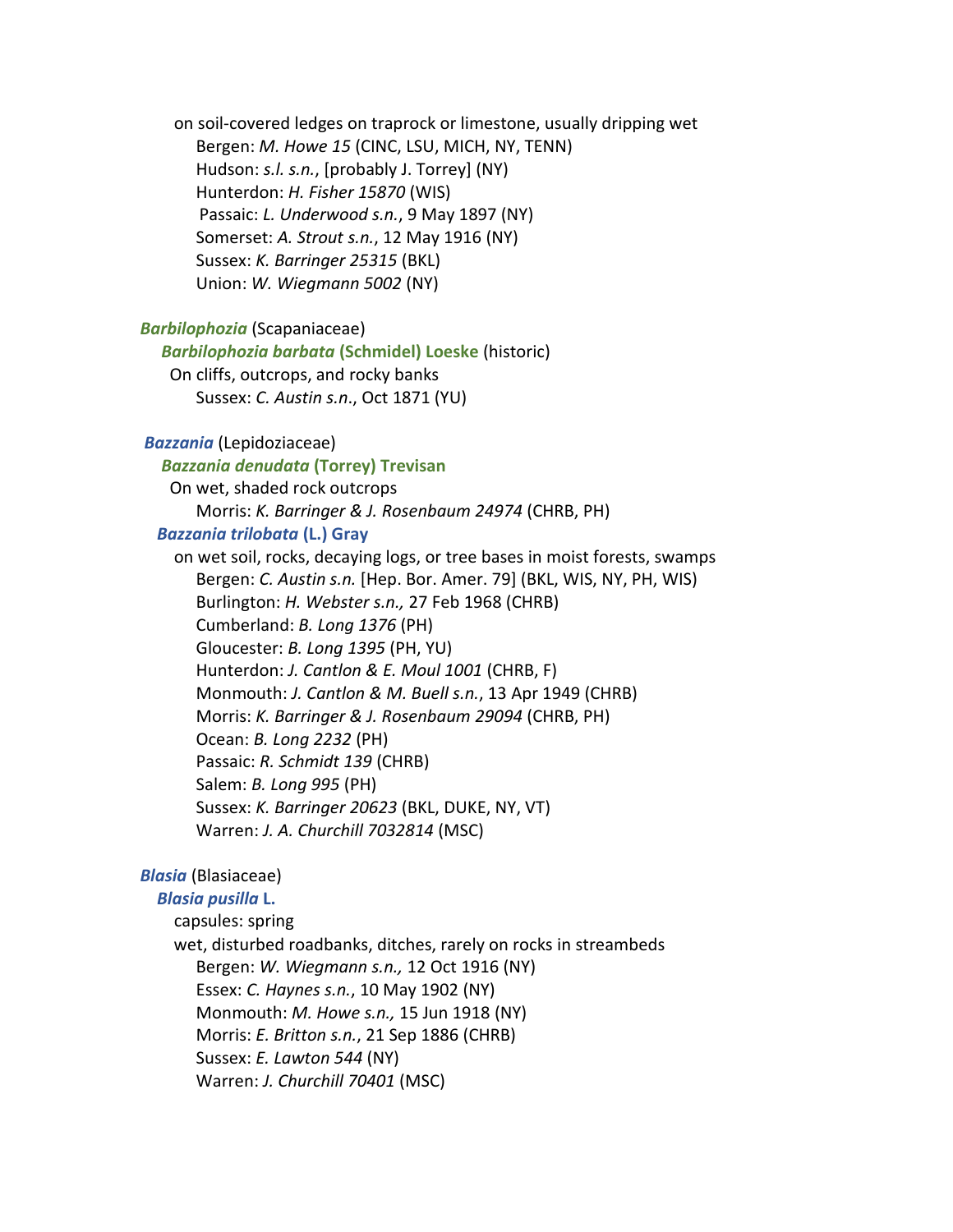#### *Blepharostoma* (Blepharostomataceae)

#### *Blepharostoma trichophyllum* **(L.) Dumortier**

usually mixed with bryophytes in coastal plain swamps or on moist, shaded rocks in mountains

Atlantic: *M. Robertson 7206* (PH) Bergen: *C. Austin s.n*., 1863 (NY) Burlington: *B. Thiers 1254* (NY) Cumberland: *B. Thiers 1255* (NY) Gloucester: *A. Rau s.n.,* Jul 1882 (NY) Morris: *K. Barringer & J. Rosenbaum 28221* (CHRB, PH) Ocean: *E. Matzke s.n.*, Oct 1933 (NY)

#### *Calypogeia* (Calypogeiaceae)

#### *Calypogeia fissa* **(L.) Raddi**

on various moist substrates in shaded woods, esp. near streams Bergen: *A. Beals s.n.,* 28 Nov 1946 (NY) Hudson: *C. Austin s.n.*, 1862 (NY) Monmouth: *C. Haynes s.n.*, 28 May 1908 (NDA, NY, PH) Morris: *K. Barringer 22587* (BKL) Ocean: *H. Reynolds 7225* (WIS) Passaic: *K. Barringer 20503* (BKL) Sussex: *N. Miller 10068* (NYS) Union: *K. Barringer 20528* (BKL) Warren: *K. Barringer 26972* (BKL)

## *Calypogeia muelleriana* **(Schiffner) Mull. Frib.**

Atlantic: *B. Long 1340* (PH) Monmouth: *K. Barringer & D. Barringer 21594* (BKL) Morris: *K. Barringer & J. Rosenbaum 28222* (CHRB, PH) Sussex: *C. Reed 133691* (MO) Warren: *N. Miller 10121* (NYS)

# *Calypogeia sphagnicola* **(Arnell & J. Perss.) Warnstorf & Loeske**

peat bogs and *Sphagnum* stands Burlington: *B. Thiers 1249* (NY) Camden: *A. Krout s.n.*, Aug 1914 (PH) Cape May: *C. Wonderly 818* (NY) Gloucester: *A. Rau s.n., Jun 1882* (NY) Middlesex: *E. Moul 6995* (CHRB) Monmouth: *C. Haynes 1123* (BKL, MO, NY)

#### *Calypogeia sullivantii* **Austin**

on soil or acid rocks in shade Burlington: *A. Evans s.n.*, 12 Aug 1892 (MICH, NY) Monmouth: *A. Lorenz* 855 (YU) Somerset: *Stevenson s.n.,* 19 Mar 1962 (CHRB) Sussex: *K. Barringer 7273* (BKL)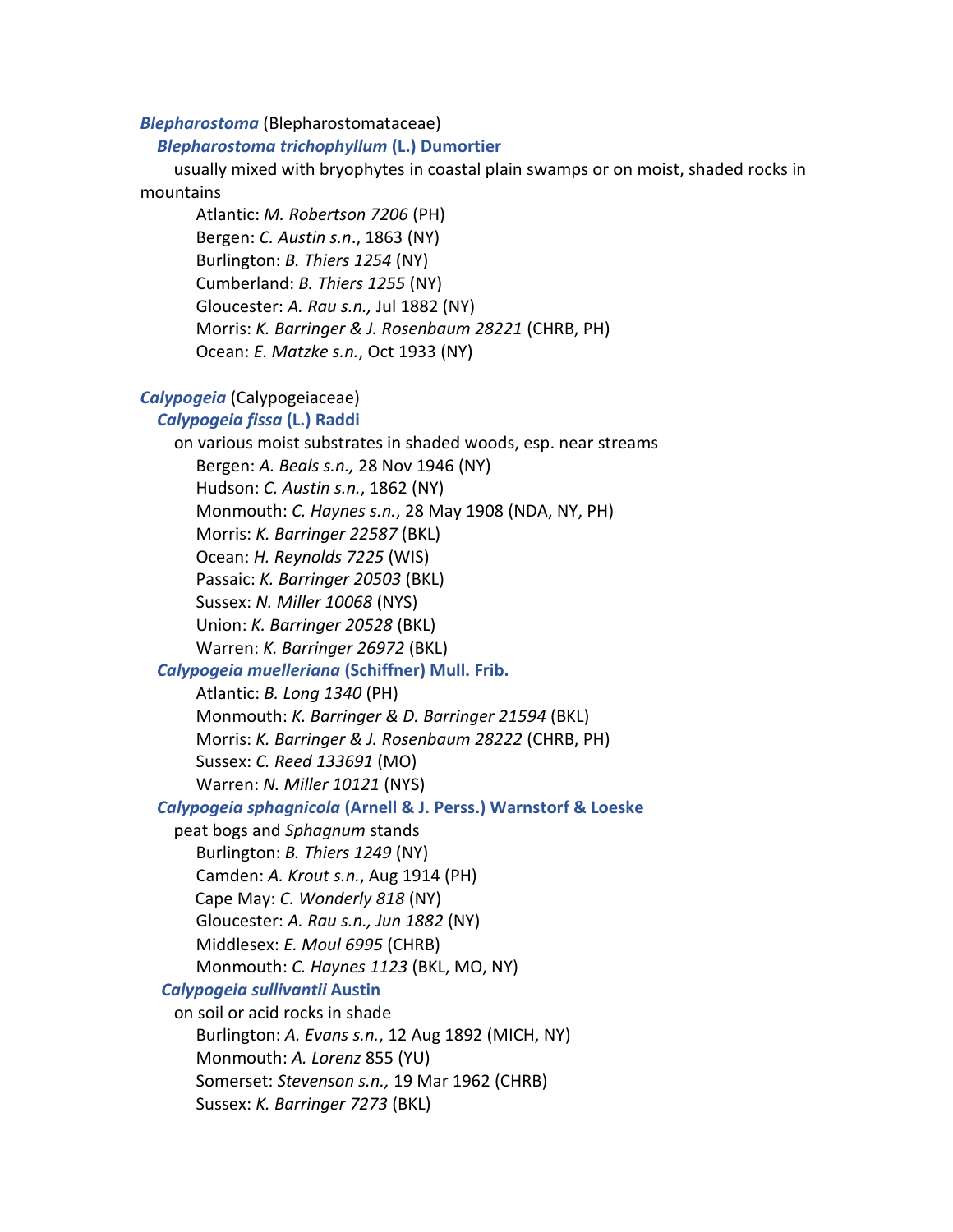Warren: *C. Austin s.n.* [Hep. Bor. Amer*.* 74b] (BKL, NY, S, US, WIS, YU) *Calypogeia trichomanis* (L.) Corda - for ours see *C. fissa* or *C. sullivantii*

#### *Cephalozia* (Cephaloziaceae)

## *Cephalozia bicuspidata* **(L.) Dumortier**

on shaded, usually peaty, soils along stream and trails, rarely on acidic rocks Bergen: *J. Wurdack & R. Cowan 8* (MICH, NY) Gloucester: *K. Barringer 21205* (BKL) Hunterdon: *K. Barringer 20752* (BKL) Monmouth: *C. Haynes 1260* (FH, NYS) Ocean: *C. Gilly s.n.*, 25 Oct 1941 (NY) Sussex: *K. Barringer 20627* (BKL) Warren: *I. Henely s.n.,* 1940 (NY)

# *Cephalozia catenulata* **(Heubener) Lindberg** (historical)

on decaying logs, *Chamaecyparis* swamps Bergen: *M. Howe s.n.*, 22 Sep 1898 (F, NY) Burlington: *A. Evans s.n.,* 11 Aug 1892 (NY, YU) Camden: *W. Haydock s.n*., 23 Nov 1906 (FH, SIU, YU) Monmouth: *M. Howe s.n.*, 15 Jun 1918 (NY) Ocean: *W. Taylor 2180* (DUKE, MICH)

*Cephalozia connivens* (Dickson) Lindberg – now *Fuscocephaloziopsis connivens Cephalozia fluitans* (Nees) Spruce - now *Odontoschisma fluitans Cephalozia lunulifolia* **(Dumortier) Dumortier**

on peaty soils, rotting wood and in bogs and swamps with *Sphagnum* Bergen: *A. Howe s.n.*, 5 Nov 1898 (F, MICH, NY) Burlington: *L. Underwood s.n*., 1855 (NY) Gloucester: *B. Long 1388* (PH) Monmouth: *C. Haynes 1630* (FH) Salem: *C. Reed 134102* (MO) Sussex: *N. Miller 10074* (NYS)

*Cephaloziella* (Cephaloziellaceae)

#### *Cephaloziella divaricata* **(Sm.) Warnstorf**

on soil in woods Bergen: *M. Howe s.n*., 6 Oct 1898 (NY) Burlington: *J. Githens 1398* (PH) Monmouth: *C. Haynes 1643* (YU) Ocean: *E. Matzke s.n.,* Nov 1947 (NY) Sussex: *A. Beals s.n.*, 11 Oct 1947 (NY)

*Cephaloziella elachista* **(J. B. Jack) Schiffner** (rare, historical)

in *Sphagnum* bogs often with *Mylia*

Bergen: *C. Austin* [Hep. Bor.-Amer. 54] (BKL, F, FH, NY, PH, UBC, WIS, YU)

*Cephaloziella hampeana* **(Nees) Schiffner** (historical)

On soil and rocks often mixed in with other mosses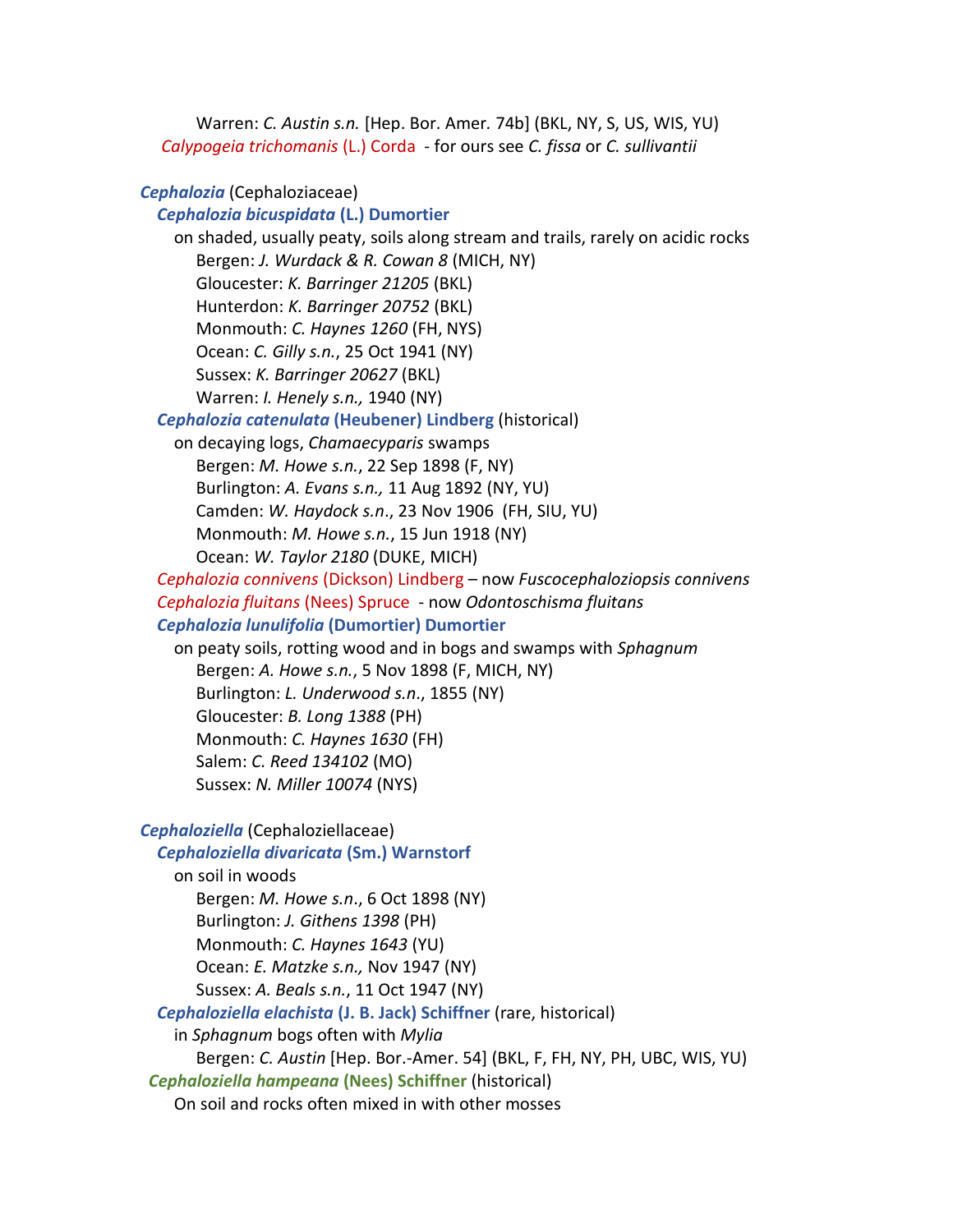'Pine Barrens': *C. Austin s.n.* [Hep. Bor.-Amer 51] (BKL, NY, YU) Burlington: *A. Evans s.n*., 12 Aug 1892 (NY, YU) Monmouth: *A. Lorenz 852* (YU)

# *Cephaloziella rubella* **(Nees) Warnstorf**

on peaty soil, wet roadbanks, and sometimes on rotting wood 'New Jersey': *C. Austin s.n*. [Hep. Bor.-Amer. 50] (MICH, NY) Sussex: *G. Nearing s.n*., Dec 1946 (NY, SIU, WTU) Warren: *N. Miller 10124* (NYS)

 *Cephaloziella spinigera* **(S. O. Lindberg) Jorgenson** (rare) Warren: *N. Miller 10115* (NYS)

```
Cheilolejeunea (Lejeuneaceae)
```
*Cheilolejeunea clypeata* **(Schweinitz) W. Ye & R. L. Zhu**

on trees, but in uplands can grow on rocks Cumberland: *B. Theirs 1257* (NY) Gloucester: *K. Barringer 21201* (BKL) Sussex: *N. Miller 10088* (NYS) Warren: *E. Rau s.n.*, s.d. (NY)

```
Chiloscyphus (Lophocoleaceae)
```
 *Chiloscyphus cuspidatus* **(Nees) J. Engel & R. M. Schuster** on wet rocks along streams Sussex: *E. Frank NJ-68* (CHRB) *Chiloscyphus minor* **(Nees) J. J. Engel & R. M. Schuster** Dry calcareous soil or decaying logs Passaic: *C. Gilly s.n.*, 18 Oct 1941 (NY) Sussex: *E. Britton 23* (NY) *Chiloscyphus pallescens* **(Ehrh.) Dumortier** (rare) on moist soil and decorticated logs near streams Passaic: *T. Barkley s.n.*, 10 Oct 1958 (NY) *Chiloscyphus polyanthos* **(L.) Corda** on shaded moist soil or rocks near water Bergen: *E. Matzke s.n.*, 10 Apr 1947 (NY) Burlington: *T. James s.n.*, Jul 1851 (NY) *Chiloscyphus profundus* **(Nees) J. J. Engel & R. M. Schuster** on soil and tree bases, occasionally on rotting wood Atlantic: *B. Long 2036* (PH) Bergen: *W. Wiegmann 5008* (NY) Burlington: *B. Long 1360* (PH, YU) Cumberland: *M. Robertson 3145* (PH) Essex*: C. Haynes s.n.*, 10 May 1902 (FH, NY, PH) Gloucester: *B. Long 1926* (PH) Hunterdon: *H. Fischer 65* (PH) Mercer: *H. Conard 0-1521* (NY)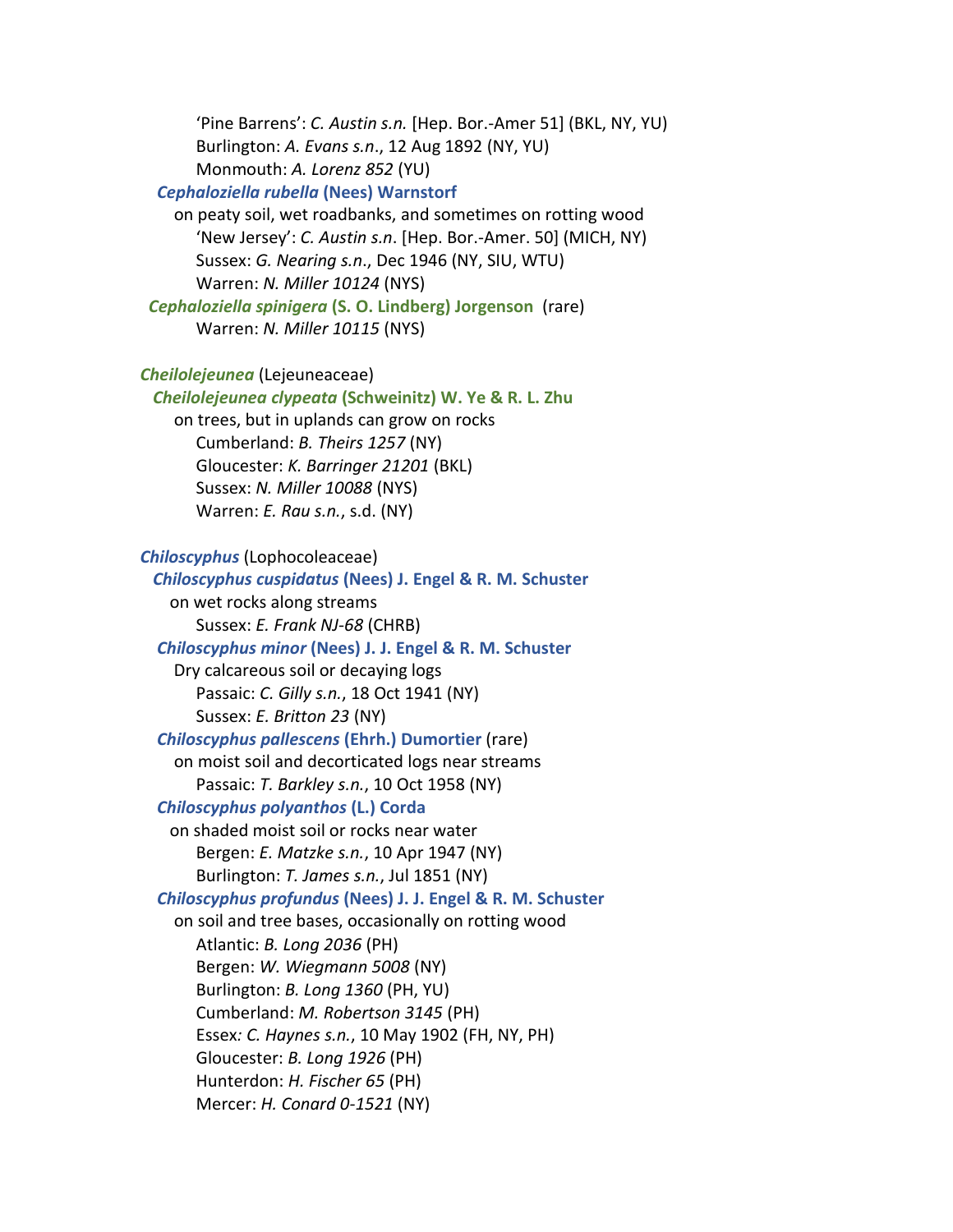Middlesex: *E. Britton s.n.*, 19 Apr 1884 (CHRB, NY) Monmouth: *K. Barringer & D. Barringer 21591* (BKL) Morris: *K. Barringer 20115* (BKL) Ocean: *E. Britton s.n.*, 28 May 1887 (CHRB) Passaic: *N. Holmgren 8* (UTC) Salem: *B. Long 2117* (PH) Sussex: *T. Nash s.n.,* 9 Apr 1968 (ASU, CHRB) Union: *F. Wynne 2789* (FH, SIU, TENN) Warren: *C. Reed 46708* (MO) *Chiloscyphus rivularis* (Schrad.) Hazsl. – for ours see *C. polyanthos*

#### *Cladopodiella* (Cephaloziaceae)

*Cladopodiella fluitans* (Nees) Jörg. (see *Odontoschisma fluitans*)

# *Cololejeunea* (Lejeuneaceae)

*Cololejeunea biddlecomiae* **(Austin) A. Evans** (rare, historic) on tree bark, rarely on rocks in shaded ravines Bergen: *M. Howe s.n.*, 5 Nov 1898 (NY)

# *Conocephalum* (Conocephalaceae)

*Conocephalum conicum* (L.) Underw. - ours are *C. salebrosum Conocephalum salebrosum* **Szweyk., Buczkowska and Ordzyoski** on soil along streams, occasionally on rocks and wood in streams and swamps Atlantic: *C. Gross 497* (CHRB) Bergen: *E. Kiviat LW-76* (Hudsonia) Essex: *C. Haynes s.n.*, 10 May 1902 (NY) Hunterdon: *G. Tees 603* (PH) Mercer: *B. Long 1886* (PH) Monmouth: *C. Haynes 12* (NY) Morris: *E. Moul 6840* (CHRB) Ocean: *K. Barringer 22149* (BKL) Passaic: *N. Holmgren 9* (UTC) Sussex: *A. Hoiberg 222* (CHRB) Warren: *R. Schaeffer 165* (PH)

#### *Diplophyllum* (Scapaniaceae)

*Diplophyllum apiculatum* **(A. Evans) Stephani**  on peaty soil on roadbanks, thin soil over rocks, steep roadcuts Atlantic: *C. Haynes 1632* (FH, NY) Bergen: *C. Austin s.n., s.d*. (YU) Monmouth: *A. Lorenz 849* (YU) Morris: *K. Barringer & J. Rosenbaum 28043* (CHRB) Passaic: *K. Barringer 22545* (BKL)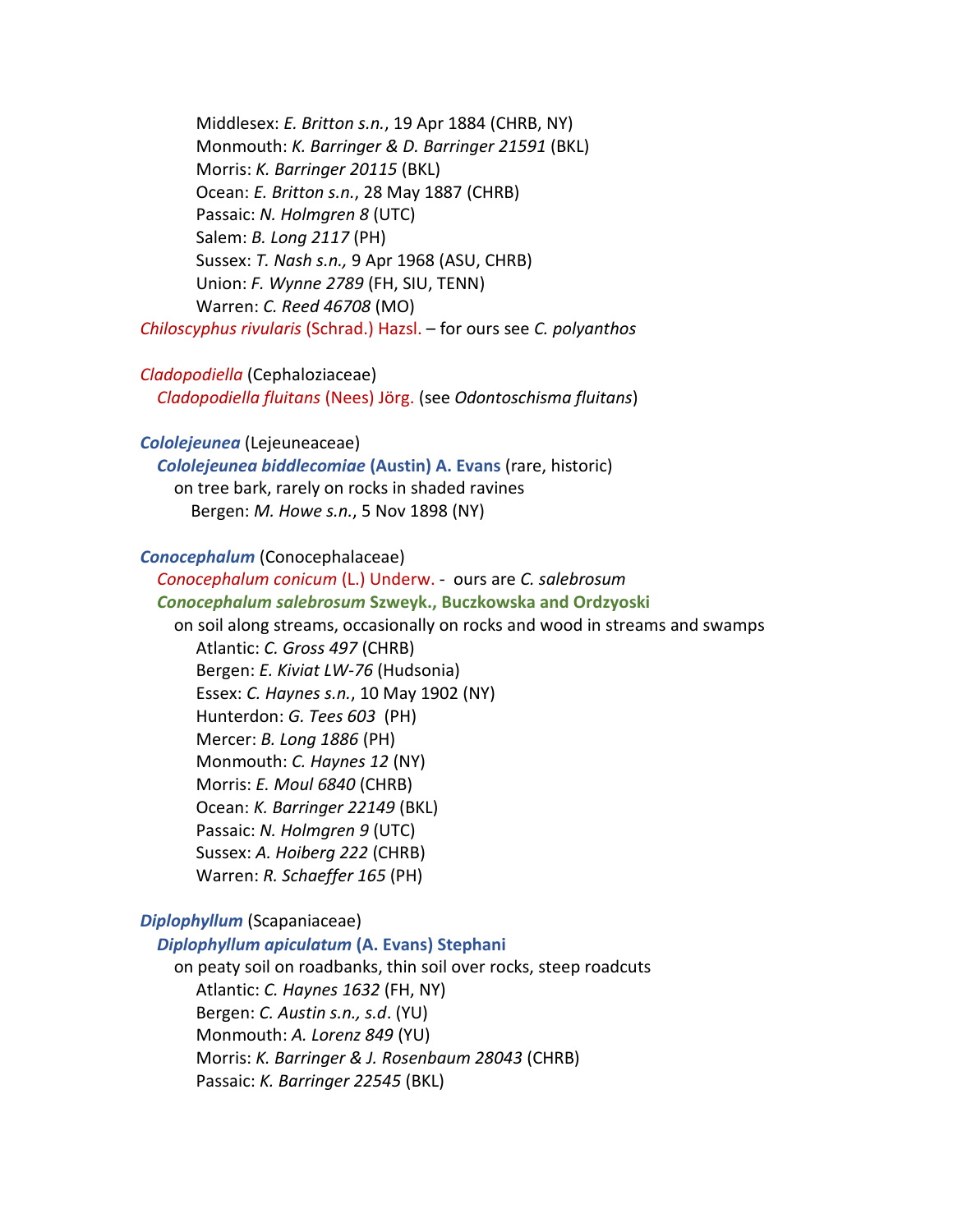Sussex: *E. Lawton 967* (WTU) Warren: *R. Cowan & J. Wurdack 183* (F, NY) *Diplophyllum obtusifolium* (Hook.) Dumort. - ours are *D. apiculatum*

*Fossombronia* (Fossombroniaceae) *Fossombronia cristula* **Austin** (rare, historical) Streambanks, moist disturbed sites Burlington: *C. Austin* [Hep. Bor.-Amer. 121] (BKL, FH, MICH, NY, PH, US, YU) *Fossombronia foveolata* **Lindberg** (rare, historical) on clay at bottom of drained pond, lawns, disturbed sites no county designated: *C. Austin* s.n. (NY) Atlantic: *C. Reed 134267A* (MO) Monmouth: *C. Haynes s.n., 5 Nov 1912* (BKL, FH, OS, TRH, YU) Ocean: *B. Allen* 16897 (MO) *Fossombronia salina* **Lindberg** (ours may be *F. foveolata*) Swamps on the coastal plain *Frullania* (Frullaniaceae) **Frullania asagrayana Montagne** on acid rocks and tree bark Atlantic: *H. Green s.n.*, 1881-1882 (NY) Bergen: *C. Austin s.n.*, 1861 (NY) Burlington: *A. Evans s.n.,* Aug 1892 (YU) Cumberland: *K. Barringer25684* (BKL) Gloucester: *A. Rau s.n.*, 1882 (NY) Ocean: *E. Lawton 252* (WTU) *Frullania brittoniae* **A. Evans** On tree bark, rarely on rocks Bergen: *E. Kiviat s.n.,* 19 Apr 2014 (Hudsonia) Essex: *C. Haynes s.n.,* 10 May 1902 (NY, YU) *Frullania eboracensis* **Gottsche** on tree bark and rock outcrops Atlantic: *C. Reed 134384* (MO) Bergen:: *C. Austin s.n.*, 17 Jun 1865 (BKL, NY) Burlington: *B. Thiers 1245* (NY) Cape May: *B. Long 2012* (PH) Cumberland: *B. Long 854* (PH) Essex: *C. Haynes 510* (NY) Gloucester: *B. Long 918* (PH) Hunterdon: *s.l. 1003* (CHRB) Mercer: *M. Barbun s.n.*, Jul 1900 (PH) Monmouth: *K. Barringer & D. Barringer 21606* (BKL) Morris: *K. Barringer & J. Rosenbaum 28194* (CHRB, PH)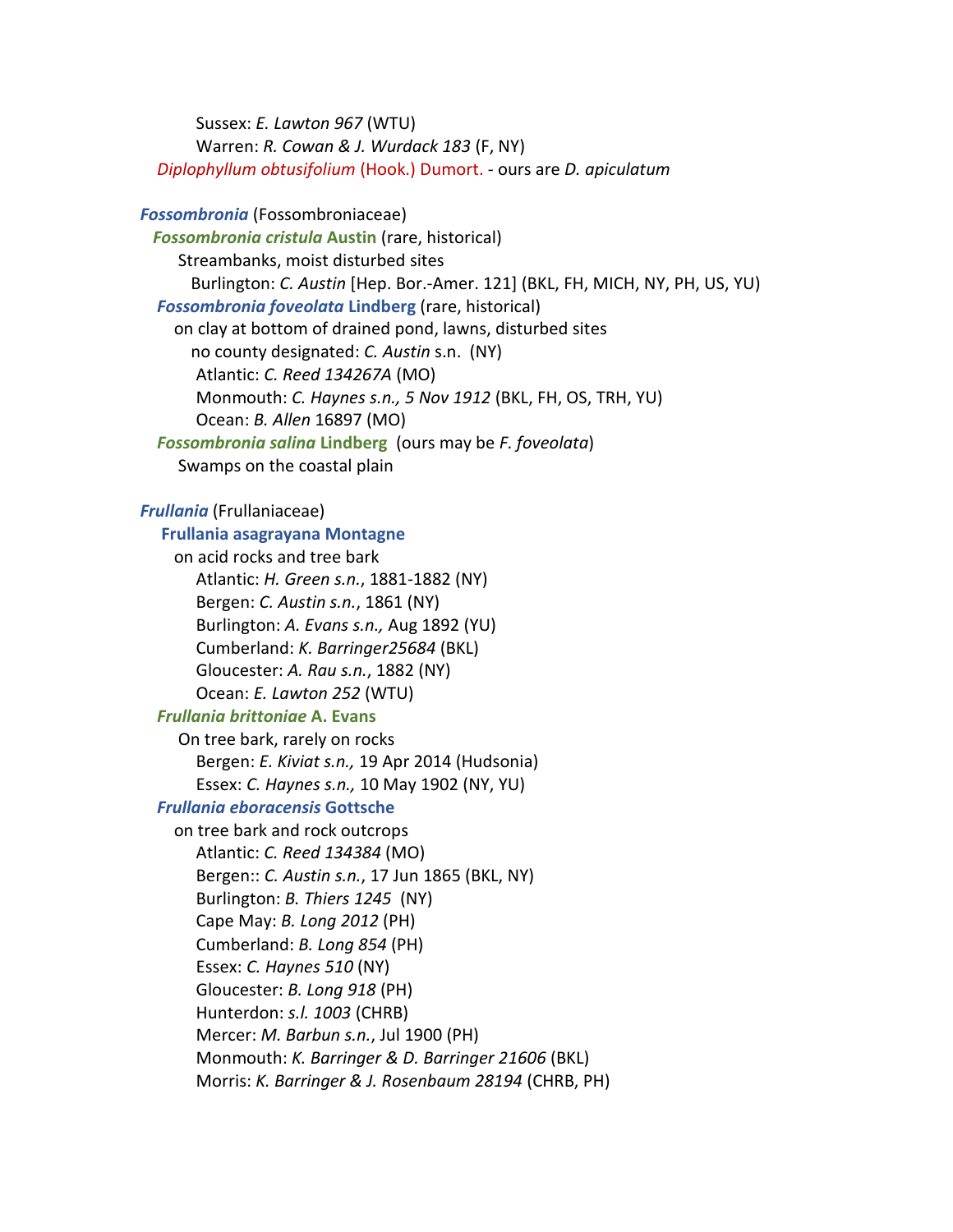Ocean: *Copeland 660* (NY) Salem: *B. Long 927a* (PH) Sussex: *K. Barringer 20327b* (BKL) Warren: *K. Barringer 20933* (BKL, DUKE, NY, VT)

# *Frullania ericoides* **(Nees) Montagne**

on rock outcrops and tree bark Bergen: *C. Austin s.n.*, Sep 1867 (NY) Burlington: *M. Haines s.n*., s.d. (NY) Ocean: *H. Mozingo s.n*., Nov 1947 (COLO)

#### *Frullania inflata* **Gottsche**

on dry rock walls, often traprock, and tree trunks Atlantic: *C. Reed* 134385 (MO) Bergen: *C. Austin* [Hep Bor.-Amer. 104] (BKL, F, NY, NYS, PH, YU) Gloucester: *K. Barringer21202b* (BKL) Salem: *C. Reed* 134060 (MO)

#### *Frullania plana* **Sullivant** (historic)

rock ledges, boulders, occasionally on tree trunks Bergen: C. *Austin* [Hep. Bor.-Amer. 102] (BKL, FH, NY, PH, YU) *Frullania riparia* Hampe - ours are *Frullania inflata Frullania tamarisci* (L.) Dumortier - ours are *Frullania asagrayana Frullania virginica* Gottsche - ours are *Frullania eboracensis*

# *Fuscocephaloziopsis* (Cephaloziaceae)

 *Fuscocephaloziopsis connivens* **(Dicks.) Vana & L. Soderstr**.

in swamps and bogs with *Sphagnum* Atlantic: *B. Long 1984* (PH) Bergen: *K. Barringer 21757* (BKL) Burlington: *K. Barringer 20696* (BKL, DUKE, NY, VT) Camden: *J. Lowe s.n.,* Jun 1899 (PH) Cumberland: *W. Cook s.n*., 18 Sep 1982 (CGCC Gloucester: *A. Rau s.n.*, Jun 1882 (NY) Mercer: *B. Long 1885* (PH) Middlesex: *W. Rissanen s.n*., 15 May 1945 (BRIT) Monmouth: *C. Haynes 683a* (COLO, F, FH, ILL, IND, MT, NY, NYS, PH, WIS, WVA) Morris: *K. Barringer & J. Rosenbaum 28223* (CHRB, PH) Ocean: *R. Cowan 146* (NY) Passaic: *J. Ellis s.n.*, May 1882 (TENN) Sussex: *K. Barringer 22039* (BKL) Warren: *N. Miller 10109* (NYS)

# *Geocalyx* (Geocalycaceae)

#### *Geocalyx graveolens* **(Schrader) Nees**

on rotting wood or humus in conifer woods, usually mixed with bryophytes Ocean: *E. Matzke s.n.*, Nov 1947 (NY)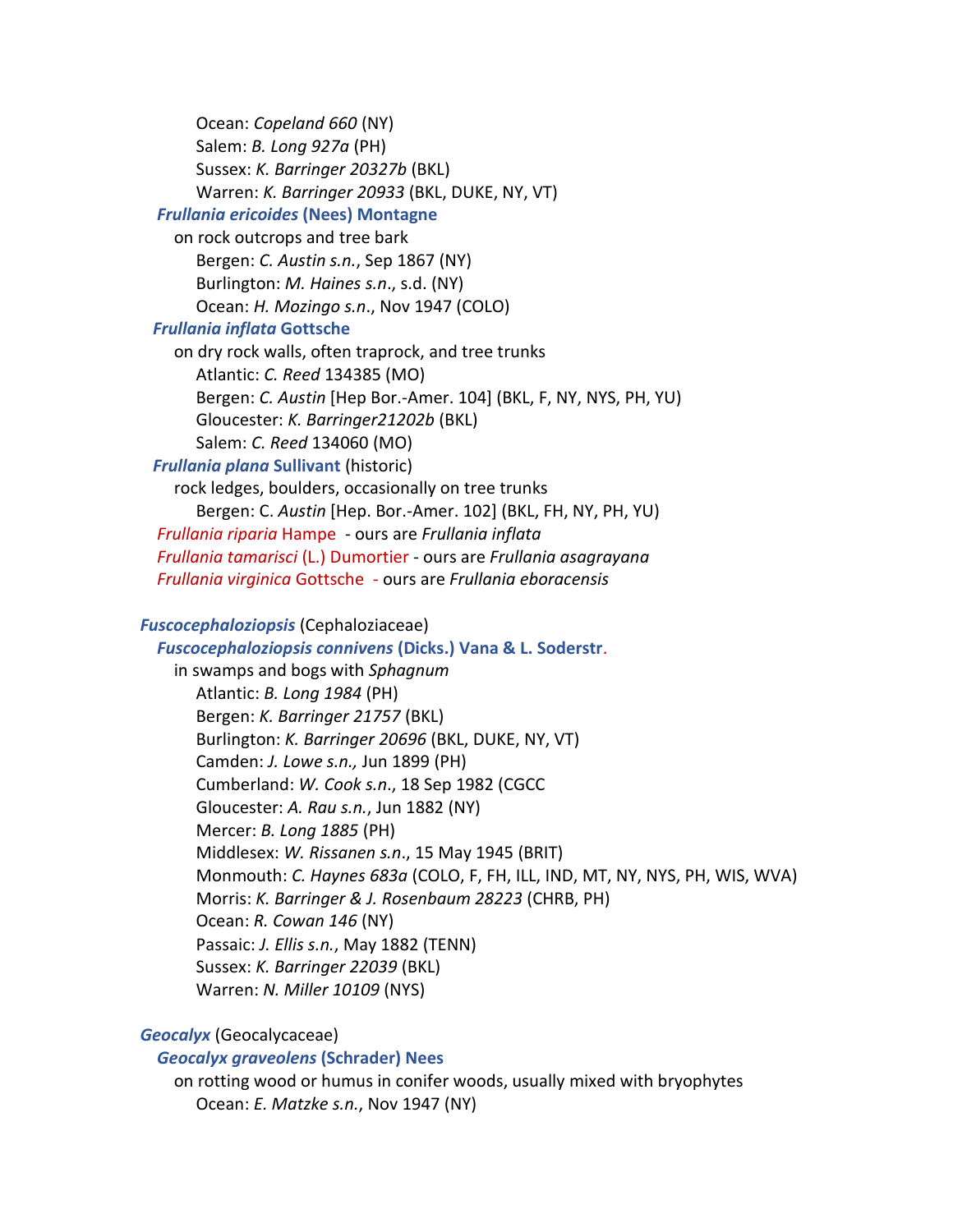Warren: *N. Miller 10110* (NYS)

*Gymnocolea* (Anastrophyllaceae)

*Gymnocolea inflata* **(Huds.) Dumortier**

on soil in *Sphagnum* bogs, swamps, occcasionally on wet rock faces Burlington: *B. Thiers 1253* (NY) Ocean: *E. Britton s.n.*, 30 Jun 1900 (NY) Passaic: G. *Nearing s.n.*, 15 Dec 1946 (NY)

*Herbertus* (Herbertaceae)

*Herbertus aduncus* **(Dickson) Gray** (rare, historical)

on rocks and trees in conifer woods, in gorges on rock underledges Passaic: *C. Austin 52a* (MO, NY)

*Heterogemma* (Scapaniaceae)

*Heterogemma captitata* (Hooker) Konstat. & Vilnet - see *Tritomaria capitata*

*Jamesoniella* (Jungermanniaceae)

*Jamesoniella autumnalis* (DC.) Stephani -see *Syzygiella autumnalis*

*Jubula* (Jubulaceae)

*Jubula hutchinsiae* **(Hooker) Dumortier** (ours is ssp. *pennsylvanic*a) Shaded, wet rocks along streams in ravines often with *Rhododendron maximum* Bergen *E. Matzke s.n.*, Oct 1931 (NY) Morris: *E. Lawton 138* (WTU) Passaic: *K. Barringer26933* (BKL) Sussex: *N. Miller 10093* (NYS) Warren: *K. Barringer & D. Barringer 21832* (BKL) *Jubula pennsylvanica* (Stephani) A. Evans -see *J. hutchinsiae*

*Jungermannia* (Jungermanniaceae)

*Jungermannia biformis* Austin - see *Plectocolea hyalina Jungermannia crenuliformis* Austin - see *Pletocolea crenuliformis Jungermannia divaricata* Sm. - see *Cephaloziella divaricata Jungermannia fossombronioides* Austin - see *Plectocolea fossombronioides Jungermannia gracillima* Sm. - see *Solenostoma gracillimum Jungermannia hyalina* Lyell - see *Plectocolea hyalina Jungermannia lanceolata* L. - see *Liochlaena lanceolata Jungermannia leiantha* Grolle - see *Liochlaena lanceolata Jungermannia laxa* Lindb. - see *Lophozia laxa Jungermannia novae-caesareae* A. Evans - see *Tritomaria capitata Jungermannia pumila* **Withering** (historical) on damp, shaded, acidic rocks, ravines Bergen: *C. Austin* [Hep. Bor.-Amer. 33] (BKL, F, MU, NY, PH, WIS, YU)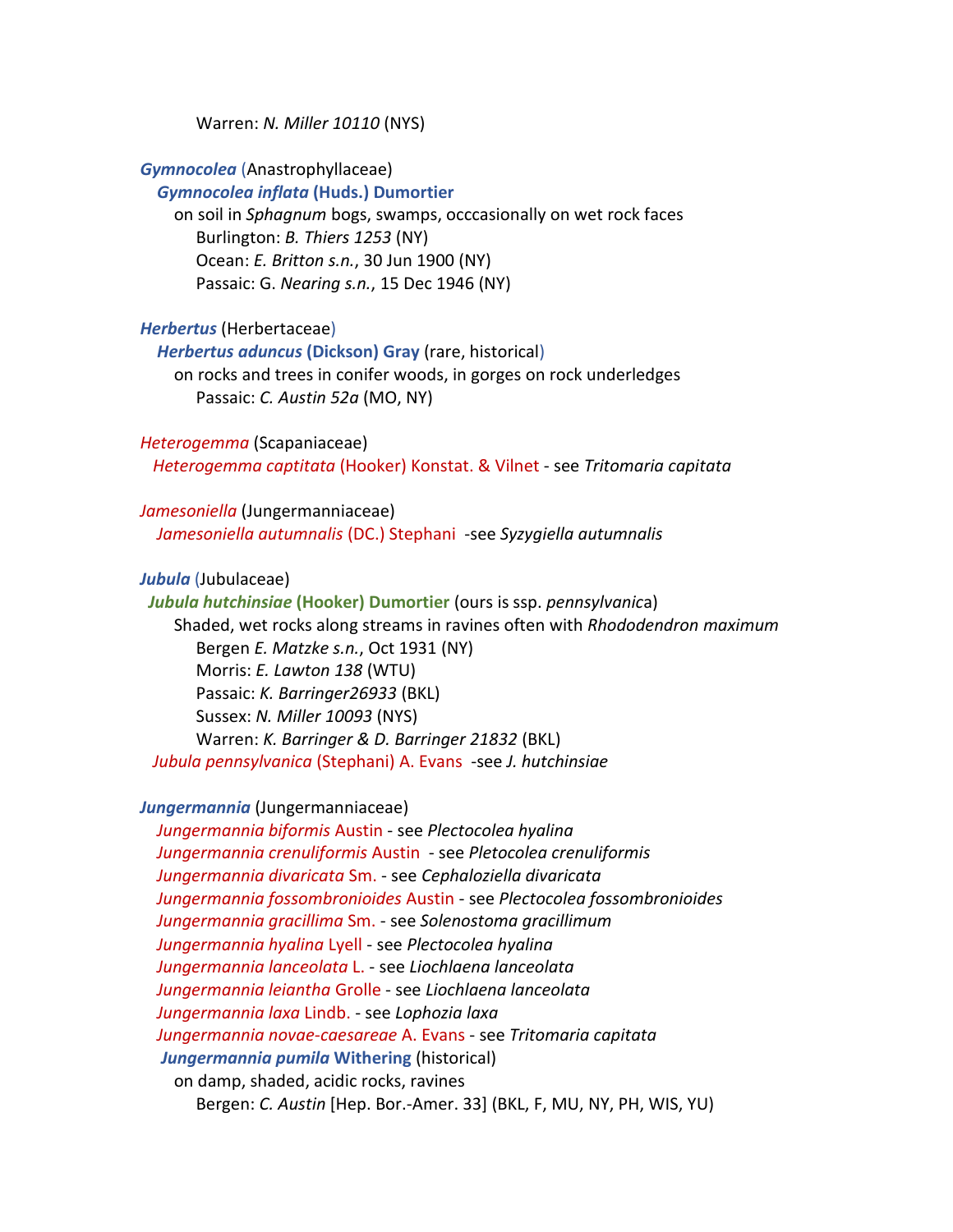*Kurzia* (Lepidoziaceae)

#### *Kurzia sylvatica* **(A. Evans) Grolle**

on peaty soil beside streams, sometimes mixed with bryopyhytes on logs Bergen: *R. Cowan & J. Wurdack 22* (NY) Burlington: *N. Miller 5690* (NY, NYS) Camden: *A. Krout s.n.*, Aug 1914 (BKL, CHRB, DUKE, PH) Gloucester: *E. Rau s.n.*, 13 Jul 1882 (NY) Mercer: *B. Long 1886* (PH) Middlesex: *W. Rissanen 1105* (BRIT) Monmouth: *C. Haynes s.n.*, 15 May 1910 (BKL, FH, IND, NY, TRH, YU) Ocean: *R. Cowan & J. Wurdack 135* (NY) Sussex: *A. Beals s.n.* 10 Nov 1947 (NY) Union: *E. Rudolph & W. Rissnen s.n.*, 19 Jun 1949 (NY) Warren: *N. Holmgren* 40 (UTC)

#### *Lejeunea* (Lejeuneaceae)

# *Lejeunea cavifolia* **(Ehrh.) Lindberg**

on bark

Cumberland: *B. Long 885* (PH) Passaic: *H. Whittier s.n.,* Oct 1965 (NY) Sussex: *N. Miller 10082* (NYS) Warren: *K. Barringer & D. Barringer 21834* (BKL)

## *Lepidozia* (Lepidoziaceae)

# *Lepidozia reptans* **(L.) Dumortier** (rare, historical)

on soil, tree bases, rotting wood, on old, very rotten stumps in cedar swamps without county: *C. Austin* [Hep. Bor.-Amer. 75] (BKL, F, FH, MO, NY)

#### *Leucolejeunea* (Lejeuneaceae)

*Leucolejeunea clypeata* (Schweinitz) A. Evans - see *Cheilolejeunea clypeata*

# *Liochlaena* (Jungermanniaceae)

#### *Liochlaena lanceolata* **Nees**

on wet soil, usually near streams and falls, on wet rocks in ravines Hunterdon: *K. Barringer 20743b* (BKL) Monmouth: *C. Haynes 989* (YU) Sussex: *G. Nearing s.n.*, 27 Sep 1947 (NY) Union: *S. Stephenson s.n.*, Mar 1962 (CHRB) Warren: *N. Holmgren 38* (UTC)

# *Lophocolea* (Lophocoleaceae)

*Lophocolea bidentata* (L.) Dumortier - ours are *Chiloscyphus profundus Lophocolea heterophylla* (Schrader) Dumortier - see *Chiloscyphus profundus*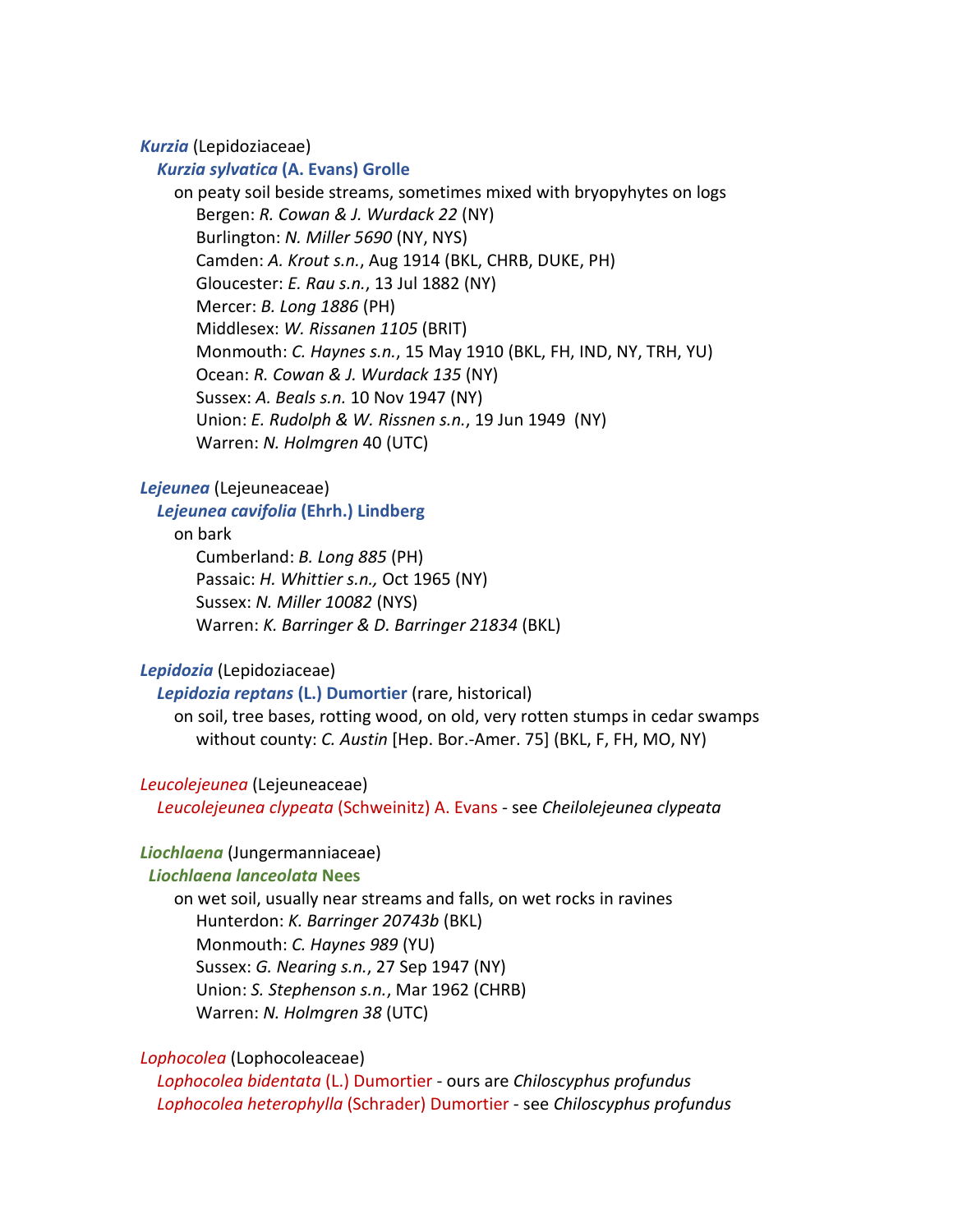*Lophocolea minor* Nees -see *Chiloscyphus minor*

#### *Lophozia* (Lophoziaceae)

*Lophozia bicrenata* **(Schmidel) Dumortier** moist, acid, leached, sandy soils, abandoned farmland Monmouth: *C. Haynes 1490* (BKL, FH, NY) Passic: *R. Cowan & J. Wurdack 95* (NY) Sussex: *N. Miller 10107* (NYS) *Lophozia capitata* (Hooker) Macoun - see *Schistochilopsis capitata Lophozia excisa* **(Dickson) Dumortier** (historical) On wet soil in woods, esp. at higher elevations, steep riversides "along the Passaic, Delaware, and Hudson Rivers*" C. Austin s.n., sd.* (FH, MO) *Lophozia laxa* (Lindberg) Grolle- see *Schistochilopsis laxa Lophozia marchica* (Nees) Stephani - see *Schistochilopsis laxa Lophozia ventricosa* **(Dickson) Dumortier** Rock outcrops, decaying logs, peat bogs Warren: *N. Miller 10108* (NYS)

#### *Lunularia* (Lunulariaceae)

*Lunularia cruciata* **(L.) Dumortier**

weedy in greenhouses, non-native, reproducing only by gennae Passaic: *Nash s.n.*, 29 Nov 1893 (NY) Middlesex: *R. Forman s.n.,* 16 Feb 1967 (OS)

# *Mannia* (Aytoniaceae)

*Mannia barbifrons* Shimuzu & S. Hatt. - ours are *M. fragrans Mannia fragrans* **(Balbis) Frye & L. Clark** (rare, historical) on rock or thin oil over silicious rocks in sun Bergen: *C. Austin s.n.*, [Hep. Bor.-Amer. 133] (F, FH, NY, NYS, YU) Warren: *T. Porter s.n.*, 4 May 1869 (PH)

# *Marchantia* (Marchantiaceae)

*Marchantia polymorpha* **L.**

on soil or rocks, farm fields, recently burned sites, a weed in greenhouses Atlantic: *E. Moul 6138* (CHRB) Bergen: *H. Reynolds 7053* (CHRB) Burlington: *A. Krout s.n.* Jun 1907 (BKL, F) Camden: *E. Gadsby s.n.*, 15 Jun 1910 (PH) Essex: *G. Nash 910* (NY) Gloucester: *C. Lippincott s.n.,* 3 Jun 1894 (PH) Hudson: *J. Torrey s.n.,* s.d. (NY) Hunterdon: *G. Merrill 11593* (KSP) Mercer: *W. Stowell 2* (NY) Monmouth: *C. Haynes* 11 (NY)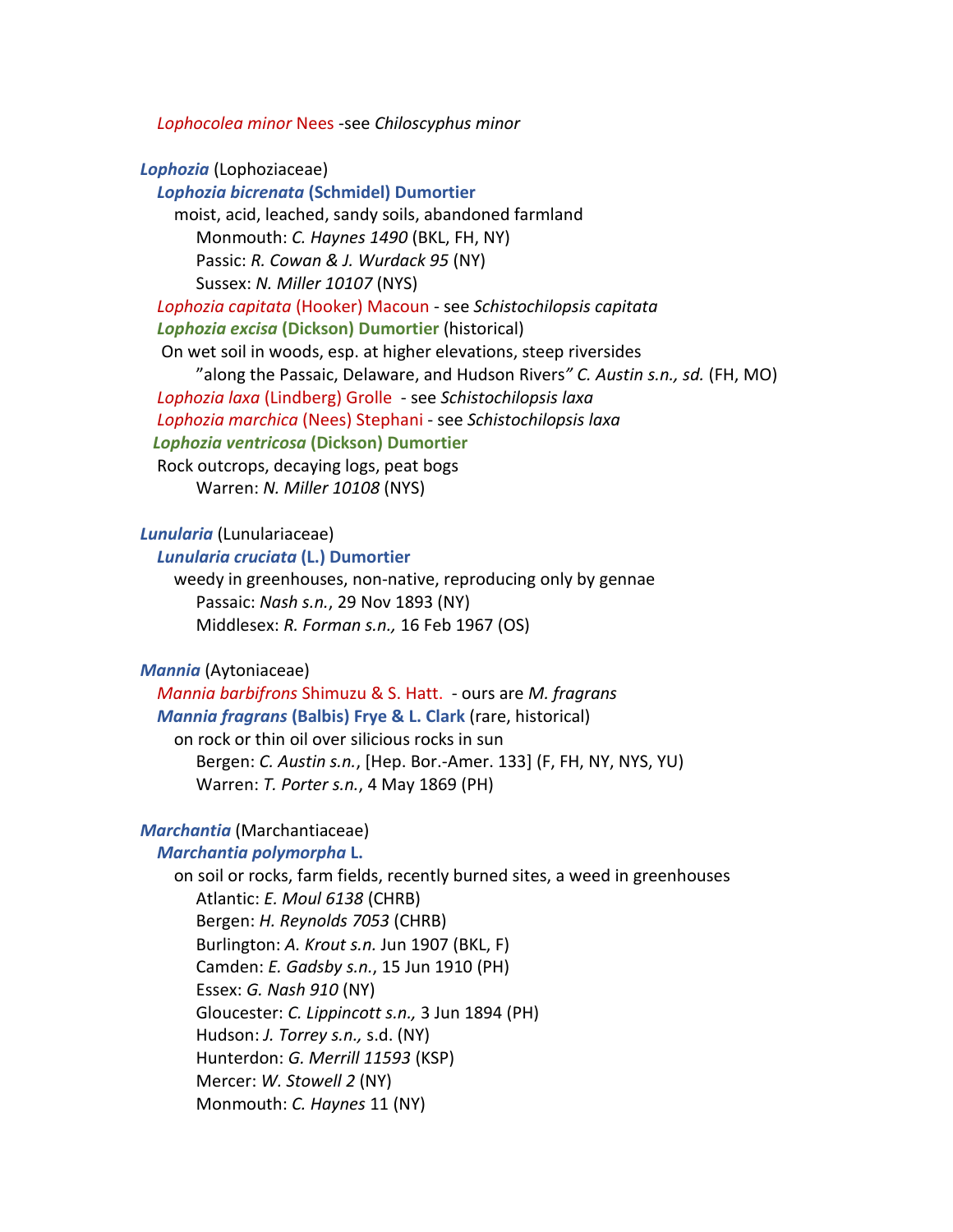Morris: *R. Schmidt 74* (CHRB) Passaic: *G. Nash 625* (NY) Salem: *B. Heritage s.n.*, 14 Jun 1888 (CHRB) Somerset*: E. Moul 10827* (CHRB) Sussex: *G. Tees s.n*., 2 Dec 1934 (YU) Warren: *T. Porter s.n.,* 31 Aug 1868 (BKL)

#### *Marsupella* (Gymnomitriaceae)

# *Marsupella emarginata* **(Ehrhart) Dumortier**

on thin soil over acidic rock outcrops near upland streams Bergen[?]: *C. Austin s.n*., 1862 (FH) Warren: *J. Churchill 7032837* (MSU)

# *Metzgeria* (Metzgeriaceae)

# *Metzgeria conjugata* **Lindberg**

shaded rock outcrops and on trees in uplands Bergen: *W. Wiegmann s.n.*, 9 July 1915 (NY) Hunterdon: *K. Barringer 20742b* (BKL) Morris: *E. Britton s.n*., Sep 1887 (BKL, CHRB) Passaic: *T. Cowan & J. Wurdack 46* (NY) Somerset: *E. Lawton 1541* (WTU) Sussex: *N. Miller 10084* (NYS) Union: *W. Rissanen s.n.,* 19 Jun 1949 (NY) Warren: *K. Barringer 24775* (BKL)

#### *Metzgeria furcata* **(L.) Dumortier**

 on bark, coves near streams Passaic: *N. Holmgren 10* (UTC) Union: *E. Lawton 244* (WTU) Sussex: *K. Barringer 22367* (BKL) Warren: *K. Barringer 21217* (BKL)

# *Mylia* (Myliaceae)

*Mylia anomala* **(Hooker) Gray** (rare)

in sphagnum bogs in uplands Bergen: C. *Austin* [Hep. Bor.-Amer. 25] (BKL, F, NY, NYS, PH) Sussex: A. *Beals s.n.*, 11 Oct 1947 (NY)

# *Nardia* (Gymnomitriaceae)

#### *Nardia geoscyphus* **(De Not.) Lindberg**

thin soil over acid rocks, streambanks Atlantic: *B. Long 1314* (YU) Bergen: *R. Cowan & J. Wurdack 18* (NY) Burlington: *A. Evans s.n.*, Aug 1892 (NY, YU)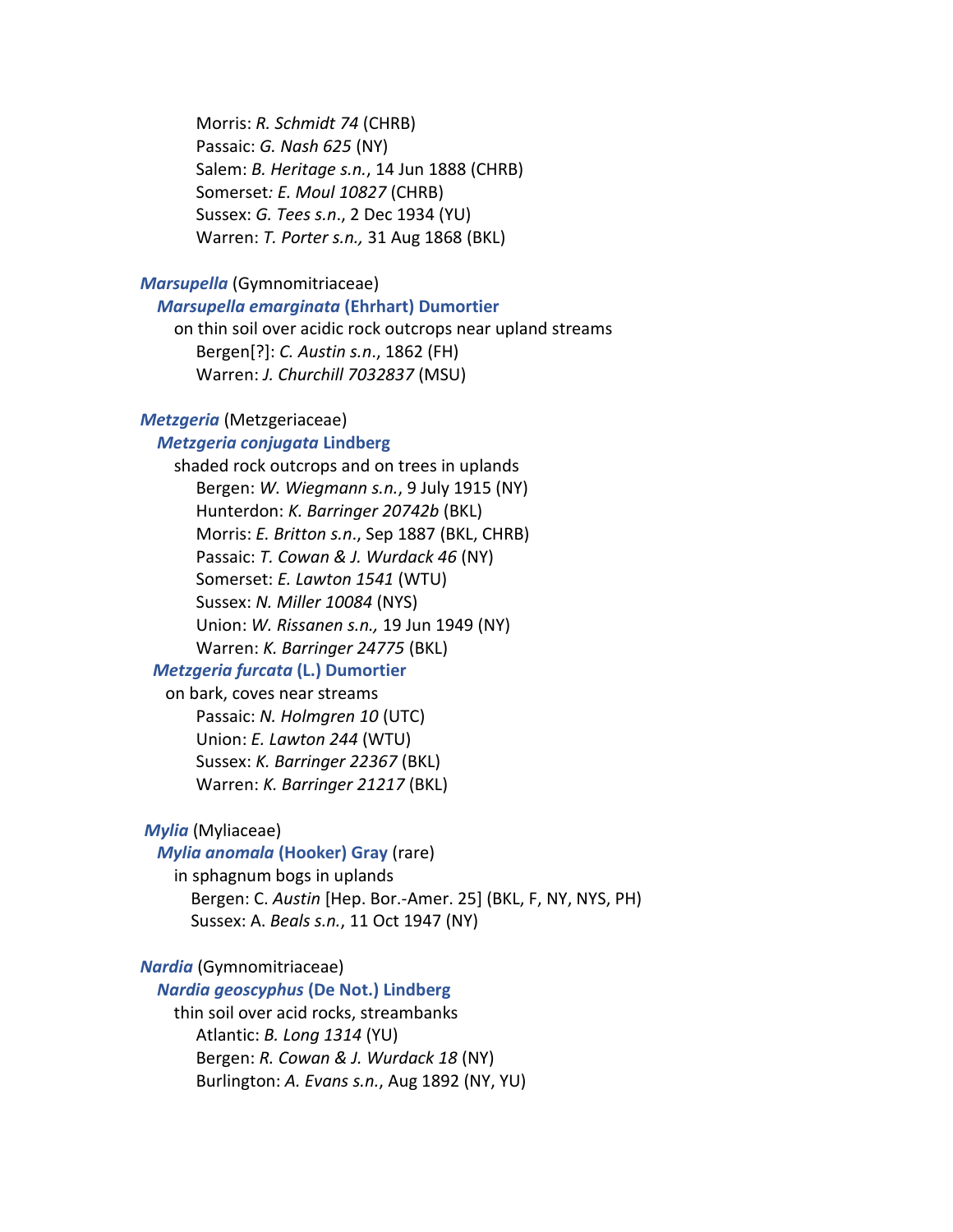Gloucester: *J. Ellis s.n.*, 1936 (TENN) Monmouth: *C. Haynes 803* (BKL, COLO, PH) Morris: *E. Britton 12* (CHRB) Ocean: *N. Holmgren 92* (UTC) *Nardia lescurii* (Austin) Underw. - ours are *N. geoscyphus*)

#### *Nowellia* (Cephaloziaceae)

# *Nowellia curvifolia* **(Dickson) Mitt.**

on decorticated, rotting logs, rarely on adjacent soil ecoregions: Ridge and Valley, Highlands Bergen: *M. Howe 65* (F, MICH, NY, OS, TRN) Hunterdon: *G. Merrill 11561* (KSP) Middlesex: *K. Barringer 21763* (BKL) Morris: *K. Barringer & J. Rosenbaum 28195* (CHRB, PH) Passaic: *K. Barringer 20668* (BKL) Sussex: *K. Barringer 20989* (BKL, DUKE, NY, VT) Warren: *K. Barringer 21230* (BKL)

# *Odontoschisma* (Cephaloziaceae)

*Odontoschisma denudatum* **(Nees) Dumortier** on soil and rotting logs Atlantic: *B. Long 208* (PH) Bergen: *C. Austin s.n., s.d*. (NY) Burlington: *M. Robertson 7212* (PH) Cumberland: *B. Thiers 1256* (NY) Gloucester: *B. Long 2115* (NY) Middlesex: *K. Barringer 21780* (BKL) Monmouth: *C. Haynes s.n.*, 29 Apr 1908 (BKL, FH, MICH, NY, OS, SIU, TRH) Morris: *K. Barringer 22608* (BKL) Ocean: *R. Cowan & J. Wurdack 131* (NY) Passaic: *K. Barringer 22558* (BKL) Sussex: *N. Miller 10076C* (NYS) Warren: *K. Barringer 22428* (BKL)

# *Odontoschisma fluitans* **(Nees) Soderstrom & Vana** (formerly *Cladopodiella fluitans*)

peat bogs, in sun

Bergen: *C. Austin* [Hep. Bor.-Amer. 35] (BKL, MICH, NY, PH, WIS) Burlington: *E. Leonard 6395* (NY) Ocean: *B. Allen 16892* (MO)

*Odontoschisma prostratum* (Sw.) Trevisan - see *O. sphagni Odontoschisma sphagni* **(Dickson) Dumortier -** formerly *O. prostratum* on peaty soil and rotting logs Atlantic: *G. Tees 1354* (NY) Bergen: *E. Matzke s.n*., 6 Jul 1945 (NY) Burlington: *J. Shaw s.n.,* 11 Apr 1974 (DUKE)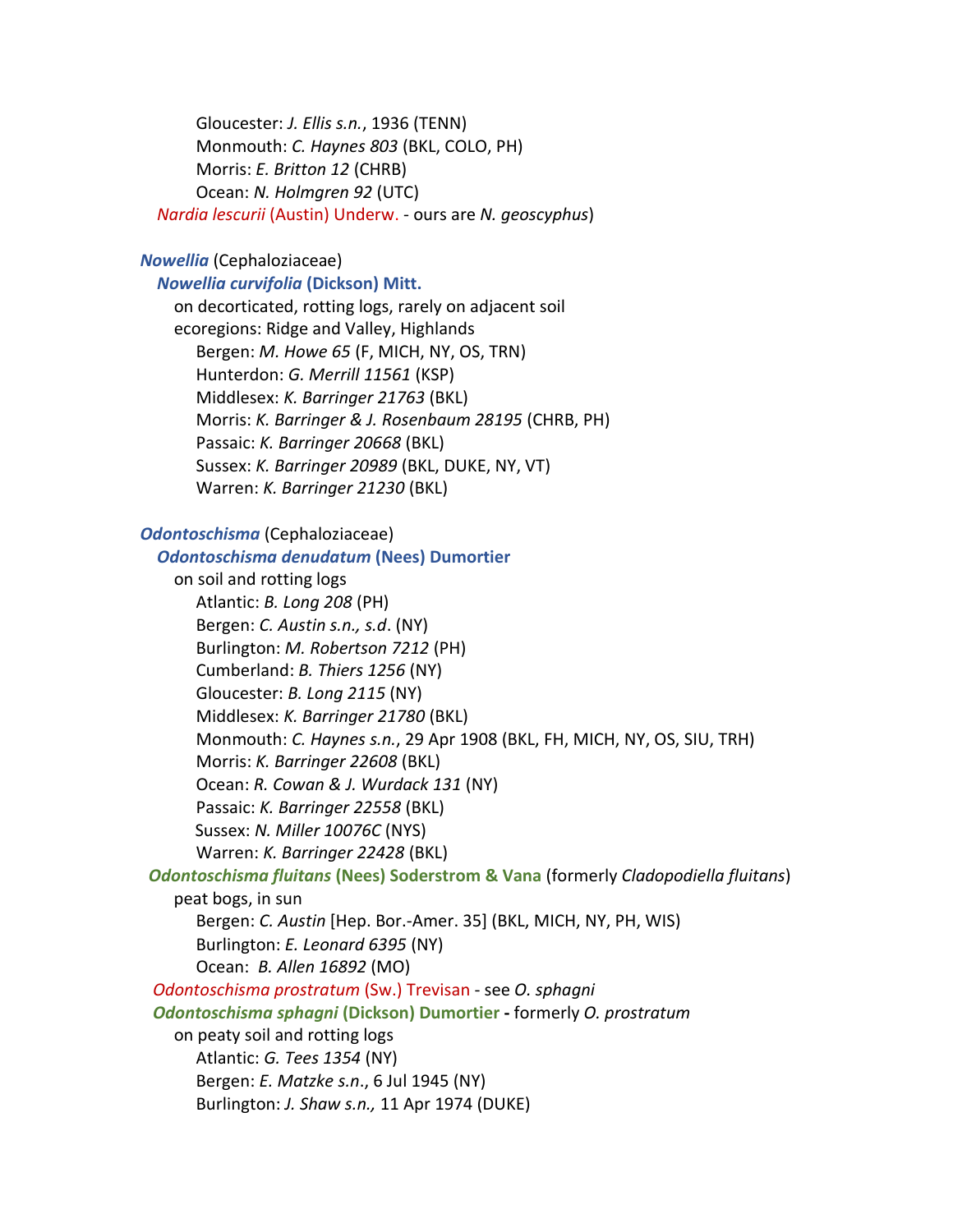Camden : *W. Haydock 10* (SIU) Cape May: *B. Long 2154* (PH) Cumberland: *B. Long 1175* (PH) Gloucester *B. Long 2115* (NY, PH) Mercer: *B. Long 1888* (PH) Middlesex: *K. Barringer 21808* (BKL) Monmouth: *G. Conklin & C. Haynes 2794* (DUKE) Ocean: *R. Cowan 133* (NY) Passaic: *K. Barringer 21475* (BKL) Salem: *B. Long 941* (PH) Sussex: *K. Barringer 25330* (BKL) Warren: *J. Churchill 677239* (MSC)

## *Pallavicinia* (Pallaviciniaceae)

#### *Pallavicinia lyellii* **(Hooker) Gray**

on acidic soils and bark in wet woods, swamps, pond edges Atlantic: *L. Underwood s.n.*, 6 Sep 1884 (NY) Bergen: W. *Wiegmann 5017* (NY) Burlington: *K. Barringer 20699* (BKL, DUKE, NY, VT) Camden: *K. Barringer 20872* (BKL) Cumberland: *B. Long 1253* (NY, PH) Gloucester: *W. Rapp s.n.,* 14 Aug1943 (CHRB) Hudson: *C. Austin s.n.*, 1861 (NY) Middlesex*: K. Barringer 21810* (BKL) Monmouth: *K. Barringer & D. Barringer 21598* (BKL) Morris: *K. Barringe & J. Rosenbaum 28229* (CHRB, PH) Ocean: *C. Gilly s.n.*, 25 Oct 1941 (NY) Passaic: *K. Barringer 20612* (BKL) Sussex: *N. Miller 5660* (NYS) Union: *E. Moul s.n.,* 1947 (PH) Warren: *K. Barringer 25069* (BKL)

#### *Pellia* (Pelliaceae)

# *Pellia epiphylla* **(L.) Corda**

on soil along streams and on the edges of lakes and ponds Bergen: *T. Barkley s.n.*, 3 Oct 1958 (NY) Essex: *C. Haynes s.n.*, 10 May 1902 (NY) Mercer: *s.l. s.n.*, 27 Apr 1909 (CHRB) Monmouth: *C. Haynes 1641* (FH) Morris: *K. Barringer 18238* (BKL, CHRB) Passaic: *W. Rissanen 1157* (BRIT) Sussex: *E. Frank NJ70* (CHRB) Union: *W. Rissanen s.n.*, 19 Jun 1941 (NY)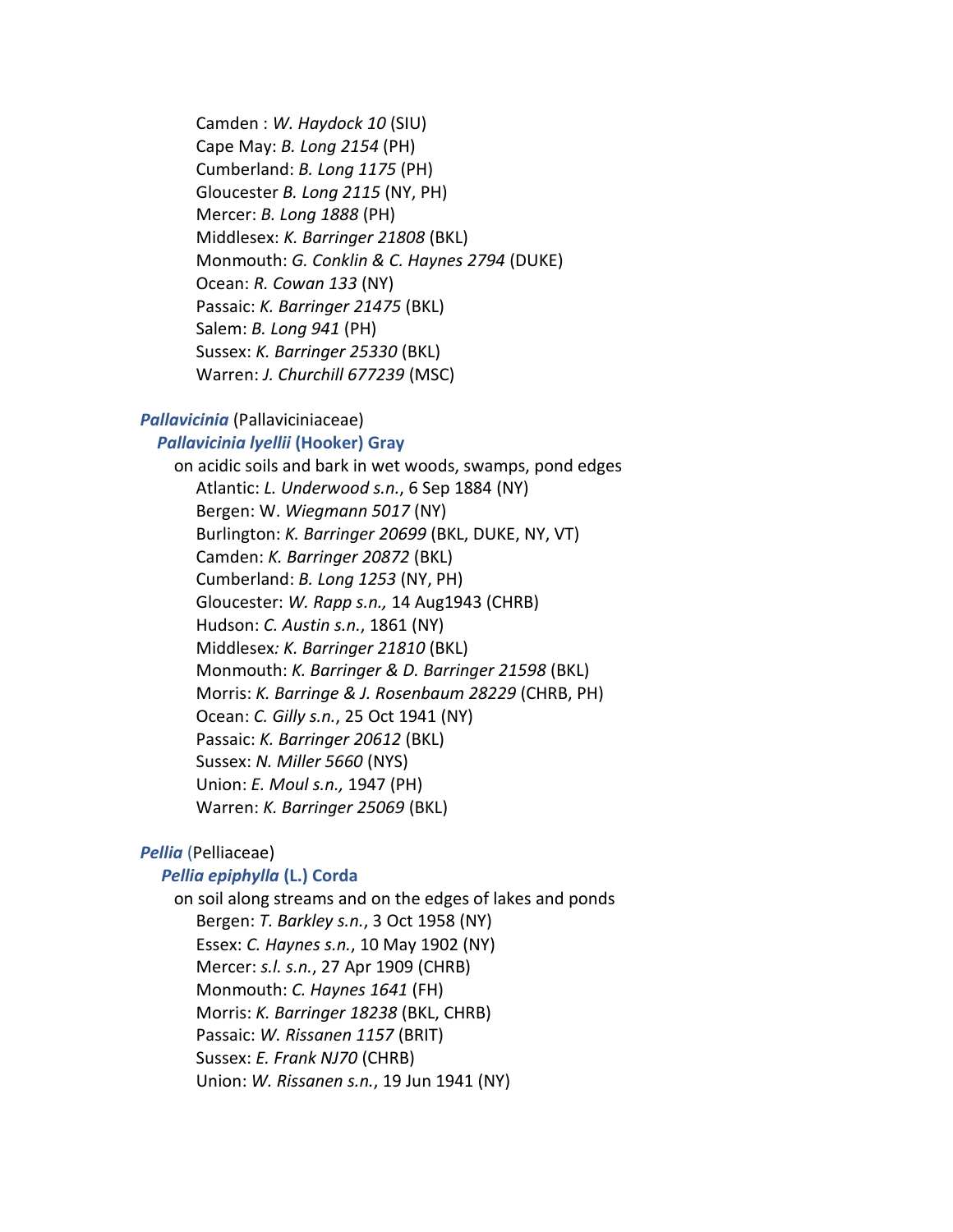Warren: *K. Barringer & D. Barringer 21844* (BKL) *Pellia neesiana* **(Gottsche) Limpricht** on wet soil

Bergen*: J. Wurdack & R. Cowan 9* (NY) Sussex: *N. Miller 10078* (NYS)

*Plagiochila* (Plagiochilaceae)

*Plagiochila asplenioides* **(L.) Dumortier**

Bergen: *M. Howe 51* (F, MICH) Hunterdon: *B. Long 2075* (PH) Morris*: R. Schmidt 156* (CHRB) Passaic: *K. Barringer 26407* (BKL) Sussex: *K. Barringer 21495* (BKL)

# *Plagiochila porelloides* **(Torr.) Lindenb.**

on shaded rocks along streams Bergen : *W. Wiegmann s.n.*, 19 Jul 1915 (NY) Burlington: *V. Montagne s.n.*, Apr 1851 (NY) Morris: *C. Austin s.n.*, Aug 1867 (NY) Passaic: *K. Barringer 27368* (CHRB, PH) Sussex: *N. Miller 10079* NYS)

#### *Plectocolea* (Solenostemataceae)

# *Plectocolea crenuliformis* **(Austin) Mitten**

on acid rocks along shaded streams

Bergen: *C. Austin* [Hep. Bor.-Amer. 31] (BKL, MO, NY, US, WTU, YU) Burlington: *E. Moul 7982* (CHRB) Hunterdon: *J. Cantlon 1024* (CHRB) Middlesex: *E. Moul 11052* (CHRB) Monmouth: *C. Haynes 6626* (MO) Ocean: *E. Moul 2667* (CHRB, NY, PH)

# *Plectocolea fossombronioides* **(Austin) Mitten** (historical)

thin soil over acid rocks, especially along streams

Bergen: *C. Austin* [Hep. Bor.-Amer. 32] (BKL, F, MO, NY, US, YU)

# *Plectocolea hyalina* **(Lyell) Mitten**

on soil over rocks in deciduous woods Bergen: *C. Austin* [Hep. Bor.-Amer. 28] (BKL, F, MU, NY, PH, YU) Warren*: C. Austin s.n., s.d.* (NY)

# *Porella* (Porellaceae)

## *Porella pinnata* **L.**

on rocks along streams Bergen: *W. Wiegmann s.n.,* 19 Jul 1915 (BKL) Hunterdon: *J. Cantlon 1010* (CHRB) Morris: *E. Britton s.n.,* 30 May 1882 (BKL)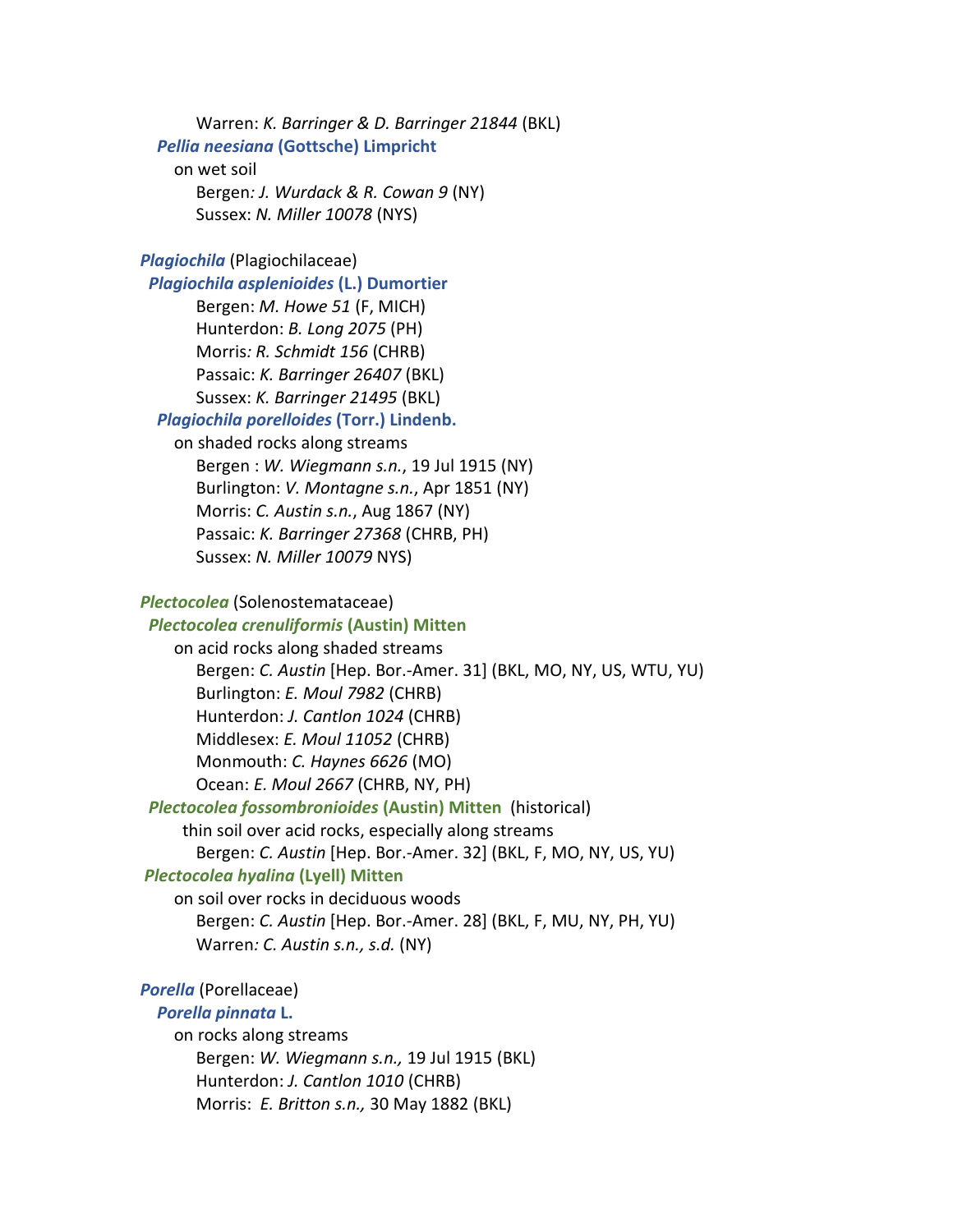Passaic: *J. Cowan 100* (NY) Somerset: *K. Barringer 18129* (BKL) Sussex: *K. Barringer 20579* (BKL, DUKE, NY, VT) Union: *E. Lawton 240* (WTU) Warren: *R. Schaeffer 181* (NY, PH)

# *Porella platyphylla* **(L.) Pfeiff.**

on tree or occasionally rocks in moist woodlands Atlantic: *B. Long 2033* (NY, PH) Burlington: *W. Stowell 1* (NY) Cape May: *B. Long 2015* (PH) Essex: *C. Haynes s.n.*, 10 May 1902 (NY) Gloucester: *E. Rau s.n.*, Jun 1882 (NY) Hudson: *E. Brainerd s.n*. (BKL) Hunterdon*: J. Cantlon 1011* (CHRB) Mercer: *J. Torrey s.n.,* 1831 (NY) Morris: *K. Barringer & J. Rosenbaum 28210* (CHRB, PH) Ocean: *R. Cowan & J. Wurdack 129* (NY) Passaic: *W. Manning 14* (MO) Salem: *B. Long 955* (PH) Sussex: *E. Lawton 2309* )WTU) Warren: *G. Tees 700* (PH)

# *Porella platyphylloidea* **(Schweinitz) Lindberg**

Bergen: C. *Haynes s.n.*, 29 Nov 1902 (FH, NY, SIU) Burlington: *D. Lee & R. Forman s.n.,* 10 Mar 1967 (OS) Camden: *W. Rissanen s.n.,* 25 May 1947 (BRIT) Hunterdon: *E. Moul 6789* (CHRB) Morris: *R. Schmidt 154* (CHRB) Ocean: *R. Cowan & J. Wurdack 129* (NY) Sussex: *H. Webster 170* (CHRB) Warren: *E. Matzke s.n*., 10 Nov 1946 (NY)

# *Preissia* (Marchantiaceae)

*Preissia quadrata* **(Scop.) Nees** (rare, historical)

calciphile, on rocks near running water, ravines, dripping cliffs not designated: *C. Austin s.n*. [Hep. Bor.-Amer. 129] (BKL, NY) Middlesex: *A. Vail s.n.*, May 1891 (NY) Warren: *C. Jones s.n.,* 15 Oct 1965 (CHRB)

#### *Ptilidium* (Ptilidiaceae)

 Ptilidium ciliare (L.) Hampe – ours are *P. pulcherrimum* Thin soil over rock on dry hilltops and acidic wetlands *Ptilidium pulcherrimum* **(Weber) Hampe**

# on fallen logs and rock outcrops near streams in uplands or lowland swamps Atlantic: *B. Long 1996* (PH)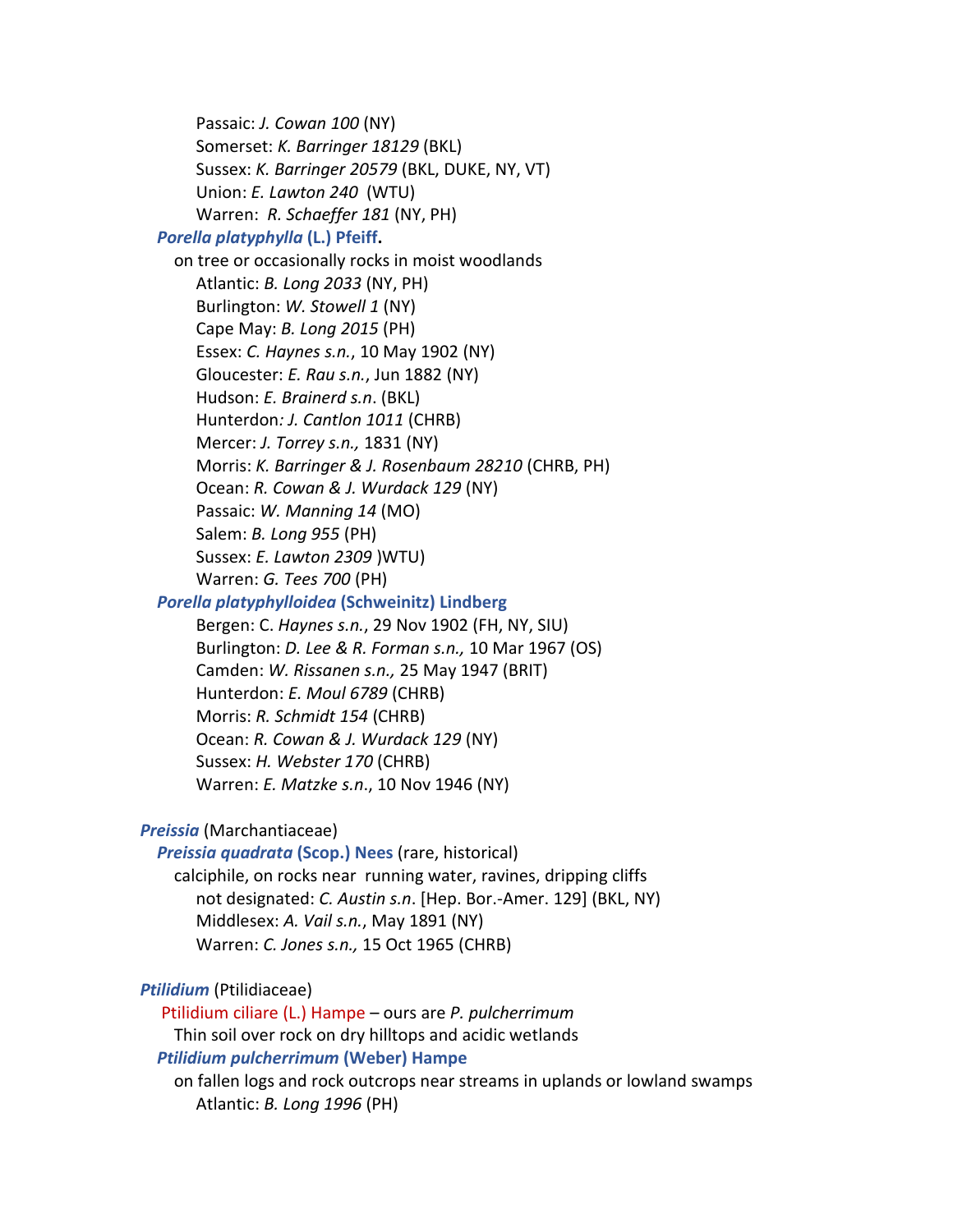Bergen: *M. Howe s.n.*, 6 Oct 1898 (NY, TENN) Camden: *B. Long 1527* (PH) Cumberland: *B. Long 774* (PH) Essex: *D. Lee & R. Forman s.n.,* 14 Mar 1967 (OS) Hudson: *C. Austin s.n., s.d*. (NY) Hunterdon: *J. Cantlon & Moul 1022* (CHRB) Middlesex: *K. Barringer 21784* (BKL) Morris: *K. Barringer & J. Rosenbaum 28280* (CHRB, PH) Middlesex: *K. Barringer 21784* (BKL) Ocean: *K. Barringer 22122* (BKL) Passaic: *K. Barringer 20657* (BKL) Sussex: *K. Barringer & J. Rosenbaum 28029* (CHRB, PH)) Warren: *J. Churchill 7081625* (MSC)

#### *Radula* (Radulaceae)

#### *Radula complanata* **(L.) Dumortier**

on tree bark and rock outcrops Bergen: *C. Austin* [Hep. Bor.-Amer. 86] (FH, MO, NY, YU) Hunterdon: *J. Cantlon 1008* (CHRB) Morris: *K. Barringer & J. Rosenbaum 28250* (CHRB, PH) Warren: *G. Jones s.n.,* 15 Oct 1965 (CHRB)

#### *Radula obconica* **Sull.** (historic)

on rock outcrops or bark in deep shade Bergen: *C. Austin* [Hep. Bor.-Amer. 88] (MO, NEB, NY) Hunterdon: *J. Cantlon 1008* (CHRB) Sussex: *N. Miller 10087* (NYS) Union: *J. Benedict s.n*., 26 Feb 1892 (TENN)

# *Reboulia* (Aytoniaceae)

#### *Reboulia hemisphaerica* **(L.) Raddi**

capsules: Mar -- Aug

on soil over rocks, humid sites, a calciphile, but not exclusively Bergen: *W. Wiegmann 5018* (NY) Hudson: *J. Torrey 3* (NY) Hunterdon: *B. Long 1078* (PH) Sussex: *C. Reed 133592* (MO) Warren: *R. Cowan & J. Wurdack 17*4 (NY)

#### *Riccardia* (Aneuraceae)

#### *Riccardia chamedryfolia* **(Withering) Grolle**

on dripping rocks near streams Bergen: *C. Austin s.n.,* 1873 (FH, MICH, PH) Monmouth: *C. Haynes* 14 (FH, NY)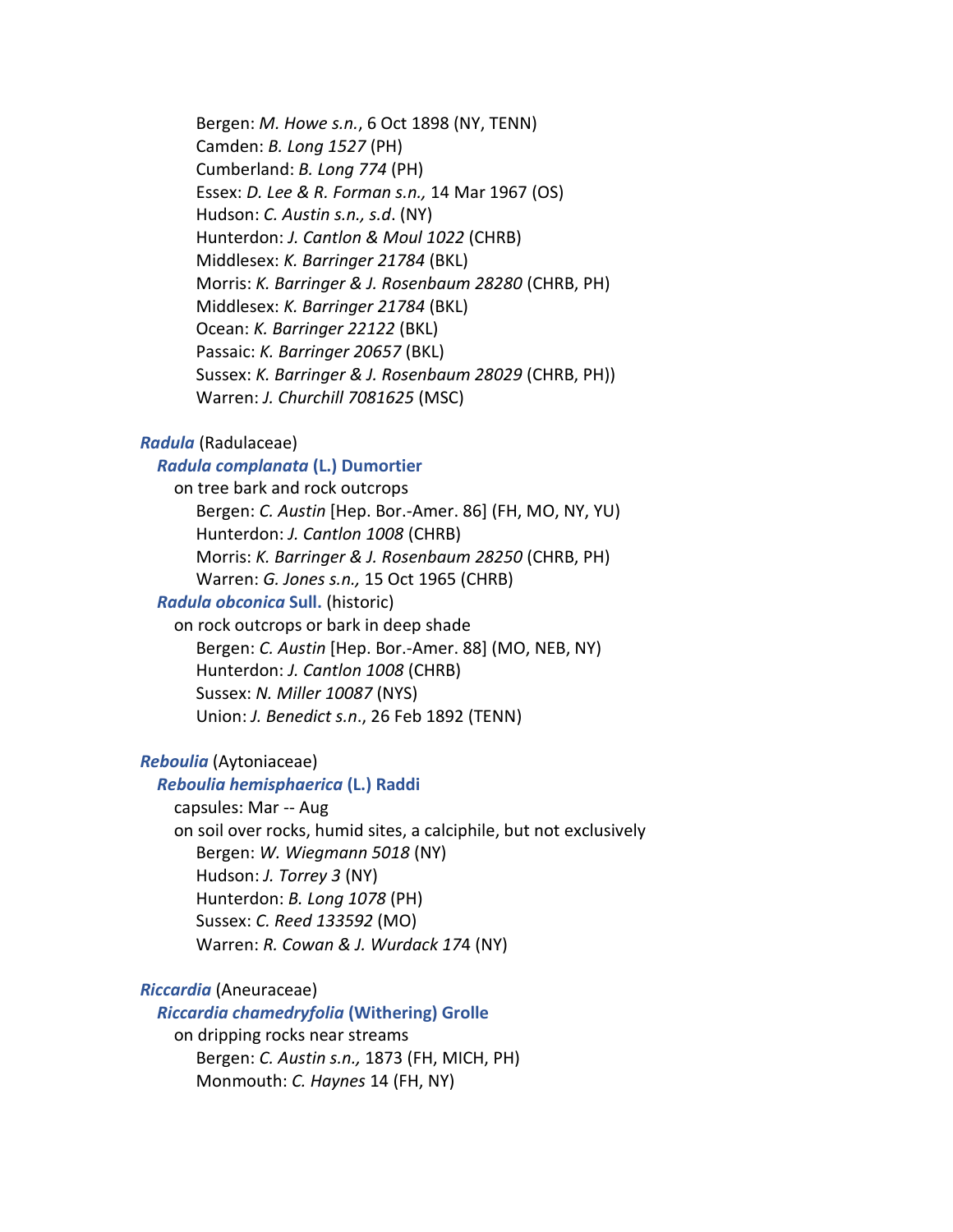Passaic: *E. Lawton 312* (WTU) *Riccardia latifrons* **(Lindberg) Lindberg** on rotting wood Burlington: *D. Lee & R. Forman s.n.* 10 Mar 1967 (OS) Ocean: *W. Taylor s.n*., 26 May 1923 (PH) *Riccardia multifida* **(L.) Gray** in N on soil or rocks in wet seeps and near falls, in S on trees in cedar swamps Burlington: *A. Evans s.n.*, 10 Aug 1892 (NY, YU) Gloucester: *K. Barringer 21204* (BKL) Hudson: *C*. *Austin s.n.*, 1861 (NY) Ocean: *K. Barringer 20911b* (BKL) Passaic: *W. Rissanen 1158* (BRIT)  *Riccardia palmata* **(Hedwig) Carruth.** on wet, rotting wood, especially in streams, shaded gorges Bergen: *M. Howe s.n.*, 22 Sep 1898 (NY) Camden: *K. Barringer 20883b* (CHRB) Cumberland: *B. Long 882B* (PH) Sussex: *K. Barringer 21130* (BKL) *Riccia* (Ricciaceae) *Riccia austinii* Stephani - see *R. lamellosa Riccia beyrichiana* **Hampe** (historical) on soil in wet fields and ditches, usually in partial shade Bergen: *C. Austin* [Hep. Bor.-Amer. 143] (BKL, F, FH, MICH, NEB, NY, PH, WIS, YU) *Riccia bifurca* **Hoffm.** on wet soil at edges of plowed fields or along streams Bergen: *C. Austin* [Hep. Bor.-Amer. 141] (F, MO, NY, PH, YU) Monmouth: *C. Haynes 1649* (NY, YU) Warren: *N. Holmgren* 29 (UTC) *Riccia cavernosa* **Hoffm.** (in NJ?) spores: Sep-Oct on wet or seasonally wet soil in distrubed sites no county designated: *C. Austin s.n.*, 1863 (MO, NY) *Riccia fluitans* **L.** on still water of ditches and ponds or along their margins Bergen: *C. Curtis s.n.*, 22 Sep 1898 (NY) Burlington: *R. Sim s.n.*, 1934 (PH) Camden: *L. Underwood s.n.,* Oct 1855 (NY) Cape May: *B. Heritage s.n.*, 7 May 1857 (PH) Gloucester: *B. Long 2905* (PH) Hudson: *M. Howe s.n.*, 22 Sep 1898 (CHRB, F, MICH, NY) Morris: *K. Barringer 23529* (BKL) Ocean: *R. Cowan & J. Wurdack 136* (NY) Salem: *B. Long 1246* (PH, YU)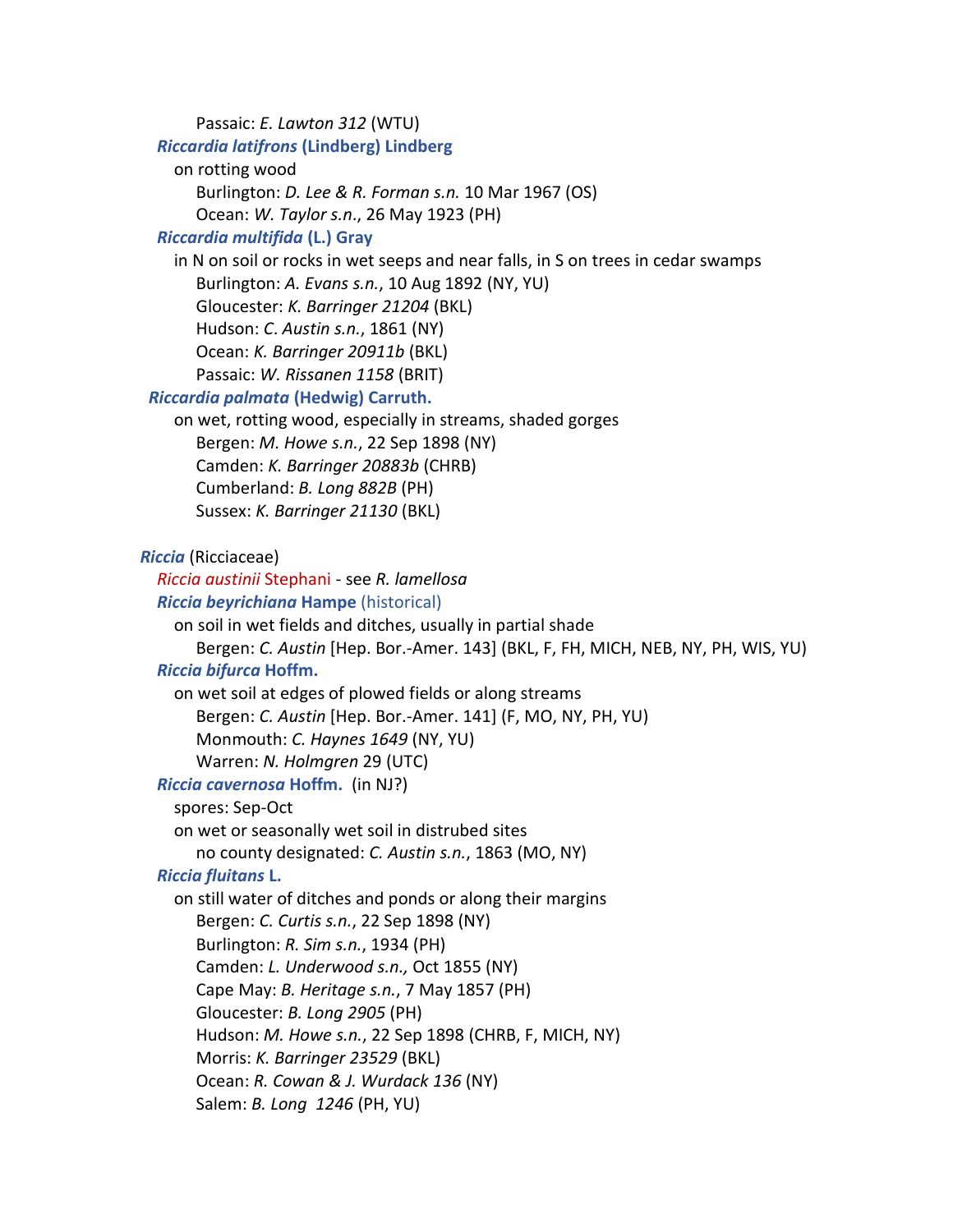Sussex: *K. Barringer 19930* (BKL) *Riccia heubeneriana* **Lindenb.** on soil in grassy ditches or at the edges of ponds Atlantic: *A. Tuckerman s.n.,* 12 Oct 1970 (CHRB) Bergen: *R. Cowan & J. Wurdack 27* (NY) Camden: *T. James s.n*., 1867 (NY) Monmouth: *C. Haynes* [Amer. Hep. 116] (BKL, FH, NY, SIU, TRN) *Riccia hirta* **(Austin) Underwood** (historic) on wet soil in stubble fields or along the banks of streams Bergen: *C. Austin 669* (NY) *Riccia lamellosa* **Raddi** (historic) on thin soil of exposed outcrops, often in full sun Bergen: *C. Austin s.n.*, 1864 (FH, NY, YU) *Riccia membranacea* **Gottsche & Lindenb.** (historic) on soil in periodically flooded sites Bergen: *C.* Austin [Hep. Bor.-Amer. 150] (BKL, CHRB, FH, MO, NY, YU) *Riccia sorocarpa* **Bisch.** on soil in ditches and periodically flooded fields Bergen: *C. Austin* [Hep. Bor.-Amer. 139] (BKL, F, MICH, NEB, NY, WIS, YU) Monmouth: *C. Haynes 1493* (BUT, NY, YU) *Riccia sullivantii* Austin - see *R. huebneriana Riccia tenuis* Austin - see *R. membranacea Ricciocarpus* (Ricciaceae) *Ricciocarpus natans* **(L.) Corda**  floating on still water, swamps Bergen: *W. Wiegmann 1119* (BKL, NY) Burlington: *W. Stowell 3* (NY) Mercer: *L. Underwood s.n.*, Dec 1888 (CHRB) Monmouth: *C. Haynes 1628* (FH) Morris: *E. Moul 73-2* (CHRB, PH) Passaic: *K. Barringer 26869* (BKL) Sussex: *G. Nearing s.n.,* 27 Sep 1947 (NY) WarrenL *K. Barringer 25987* (BKL) *Scapania* (Scapaniaceae) *Scapania glaucocephala* **(Taylor) Austin** (rare, historical) on rotting wood in shade, usually evergreen logs Bergen[?]: *Austin s.n.*, s.d. (NY) Warren: *T. Nash 150337* (ASU) *Scapania irrigua* **(Nees) Nees** (rare, historic) Bogs, wet decaying logs and wet soil Ocean: *C. Austin s.n.* [Hep. Bor.-Amer. 15c] (BKL, F, MICH, NY, WIS)

*Scapania mucronata* **Buch.**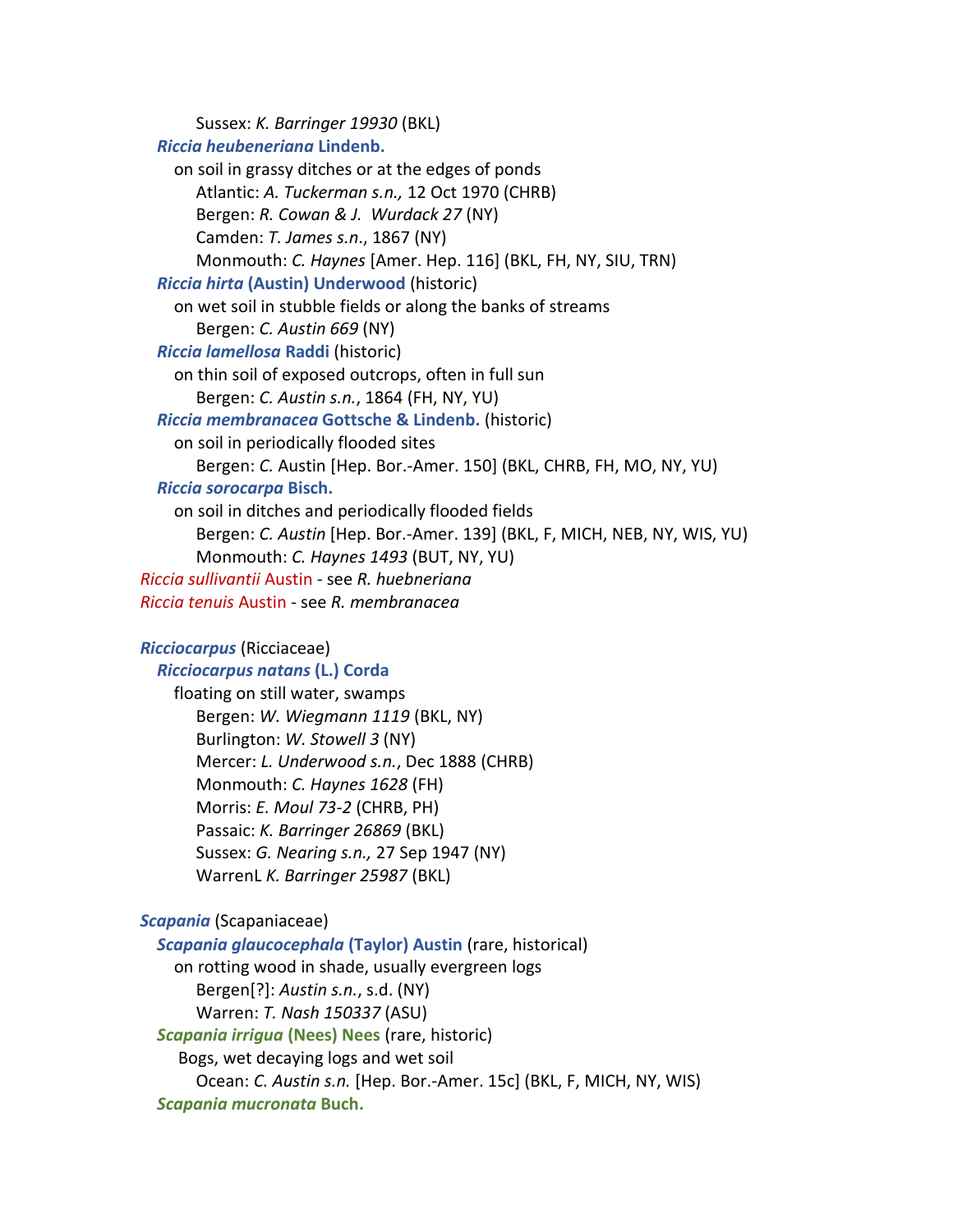On rotting wood, rocks and soil Fide FNA, no specimens seen *Scapania nemorea* **(L.) Grolle** in seeps and moist roadbanks Bergen: *C. Austin s.n.,* 1862 (NY) Camden: *B. Long 1458* (YU) Cape May: *B. Long 870* (PH) Cumberland: *B. Long 1111* (PH) Gloucester: *B. Long 2060a* (PH) Hudson: *R. Williams s.n.*, 7 Nov 1899 (NY) Hunterdon: *K. Barringer 20746* (BKL) Mercer: *A. Evans 31* (YU) Monmouth: *C. Haynes 987* (BKL, FH, NY, SIU) Morris: *E. Britton 1672* (CHRB) Passaic: *K. Barringer 23126* (BKL, DUKE, NY, VT) Sussex: *N. Miller 10076B* (NYS) Warren: *J. Churchill 7038232* (MSC) *Scapania nemorosa* (L.) Dumortier - see *S. nemorea Scapania undulata* **(L.) Dumortier** on rocks along streams, always near fast running water Bergen: *J. Wurdack & R. Cowan 19* (NY) Burlington: *E. Moul s.n.*, 23 Jul 1950 (PH) Morris: *K. Barringer & J. Rosenbaum 28234* (CHRB, PH) Sussex: *K. Barringer 21037* (BKL) Warren: *G. Jones s.n.,* 15 Oct 1965 (CHRB) *Schistochilopsis* (Lophoziaceae) *Schistochilopsis capitata* **(Hooker) Konst**. (rare, historical) moist, sandy barrens and old dune swales Atlantic: *A. Evans s.n.*, Apr 1893 (NY) Burlington: *A. Evans s.n.,* Aug 1892 (NY) *Schistochilopsis laxa* **(Lindb.) Konst.** (historical) capsules in autumn peat bogs Bergen: *C. Austin s.n.* [*Hep. Bor.-Amer*. 46] (BKL, NY, NYS) *Solenostoma* (Solenostomataceae) *Solenostoma gracillimum* **(Smith) R. M. Schuster** on moist soils and acid rocks in woods Bergen: *G. Nearing s.n*., 28 Nov 1946 (NY) Burlington: *E. Frank s.n.,* 18 Aug 1984 (CHRB) Monmouth: C. *Haynes 809* (BUT, IND, NY, NYS, MO, PH, SIU)

*Syzygiella* (Adelanthaceae)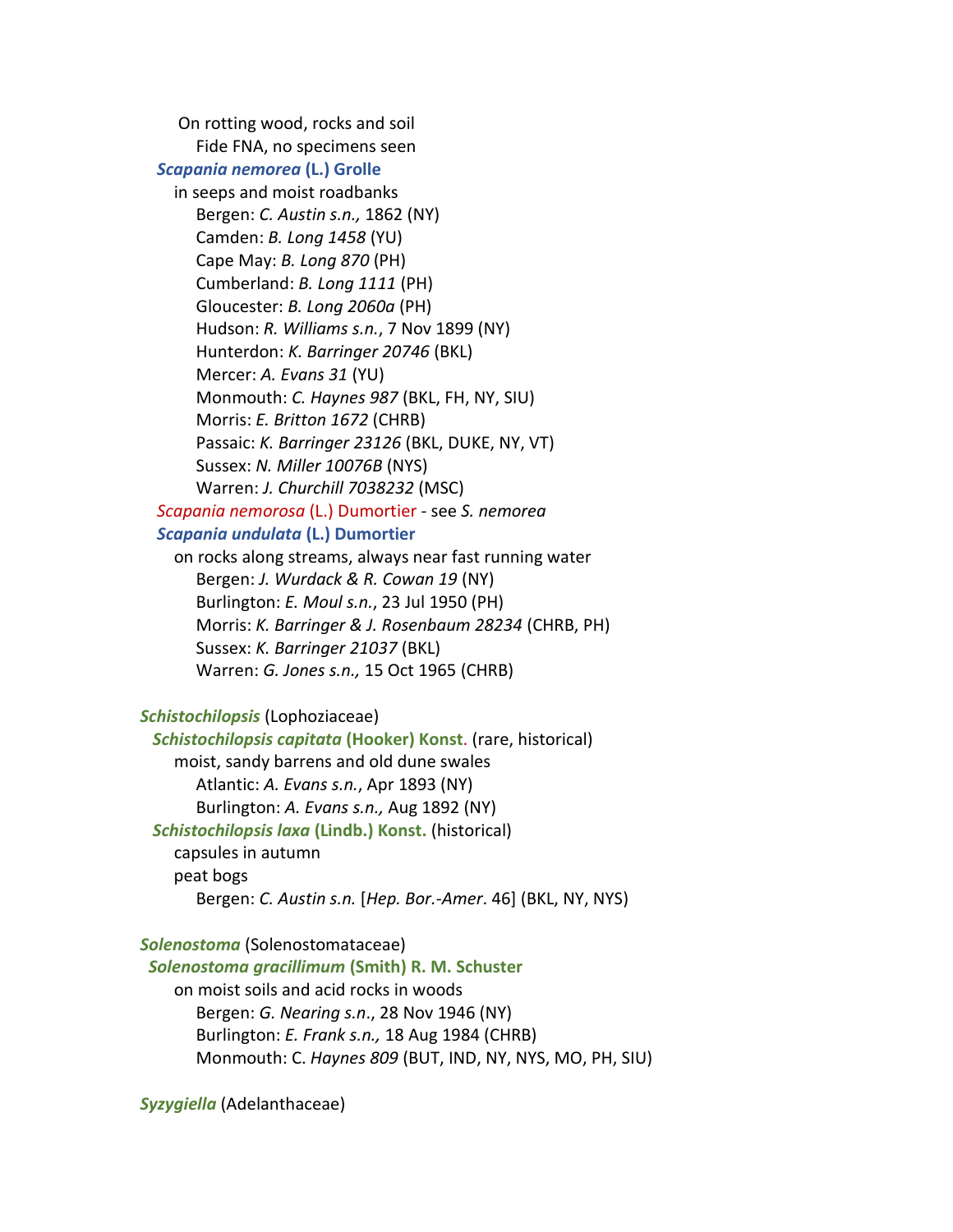#### *Syzygiella autumnalis* **(DeCandolle) K. Feldberg**

coastal plain swamps or black spruce swamps, on soil or rotting logs Bergen: *M. Howe s.n.*, 22 Sep 1898 (NY, YU) Cumberland: *B. Long 853* (PH) Essex: *C. Haynes 321* (FLAS) Hunterdon: *J. Cantlon* 1036 (CHRB) Morris: *K. Holmen & M. Martin s.n.,* 14 Jun 1967 (UBC) Sussex: *N. Miller 10086* (NYS) Warren: *B. Allen 1498* (MO)

#### *Telaranea* (Lepidoziaceae)

 *Telaranea longifolia* (M. Howe) J. Engel & G. Merrill - see *Telaranea nematoides Telaranea nematoides* **(Austin) M. Howe**

in swamps

Burlington: *W. Buck 28290* (NY)

Gloucester: *K. Barringer 21206* (BKL)

Monmouth: *C. Haynes s.n.*, [Amer. Hep. 19] (BKL, DUKE, FH, NY, TRH) Morris: *K. Barringer & J. Rosenbaum 28047* (CHRB, PH)

#### *Trichocolea* (Trichocoleaceae)

#### *Trichocolea tomentella* **(Ehrh.) Dumortier**

limey to neutral soils along shaded streams, swamps Bergen: *M. Howe s.n.,* 6 Oct 1898 (F, LSU, NY) Hudson: *C. Austin s.n.*, s.d. (NY) Middlesex: *N. Marshall* [Amer. Hep. 56] (BKL, FH, MIN, NY, OS, TRH, YU) Monmouth: *C. Haynes* 9 (NY) Passaic: *K. Barringer 26949* (CHRB) Sussex: *E. Moul 7186* (CHRB, NY)

# *Tritomaria* (Lophoziaceae)

 *Tritomaria capitata* (Hooker) Stotler & Crandall-Stotler – see *Schistochilopsis Tritomaria exsecta* **(Schrader) Loeske** (rare, historical)

on rocks or tree bark in uplands

Bergen: *C. Austin* [Hep. Bor.-Amer. 46] (BKL, F, NY, WIS, UBC)

#### **References**

I used the preliminary drafts of the liverwort treatments for the Flora North America extensively. These are currently posted on the Bryophyte Flora North America web site <https://www.mobot.org/plantscience/bfna/SUMMary.htm> . The treatments used were: Atwood, J. (2016) Jubulaceae.

Atwood, J. (2017) Frullaniaceae.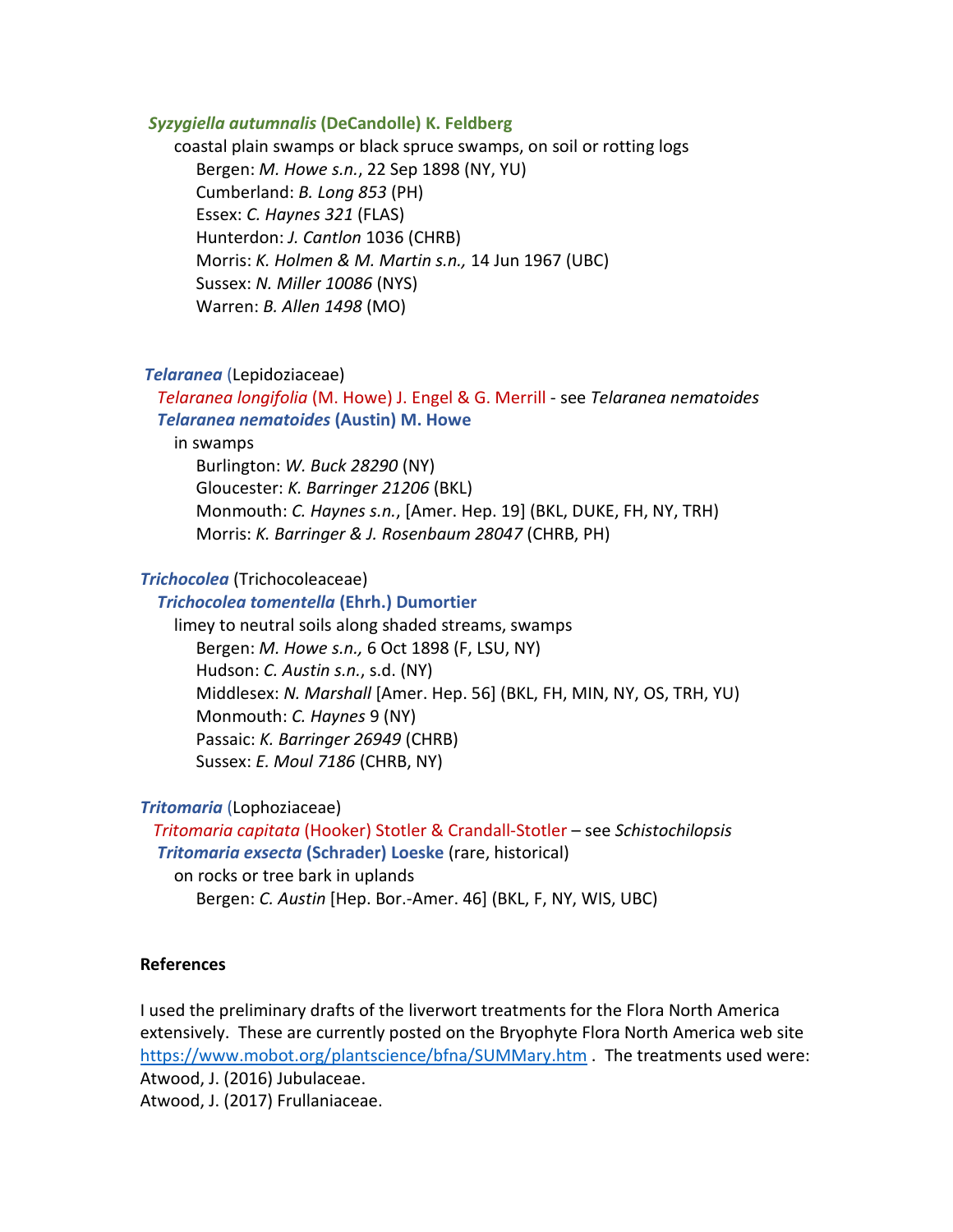Bakalin, V. (2008) Lepidoziaceae.

Bakalin, V. (2016) Pallaviciniaceae.

Bakalin, V. (2017) *Jungermannia*, *Liochlaena, Plectocolea, Solenostoma*.

Bakalin, V. (2018) Porellaceae.

Bakalin, V. (2020) *Lophozia*, *Schistochilopsis*.

Briscoe, L. & J. Engel (2018) Geocalycaceae.

Crandall-Stotler, B. (2017) Solenostomataceae.

Crandall-Stotler, B. & J. R. Bray (2019) Fossombroniaceae.

Eckel, P. (2019) Trichocoleaceae.

Faubert, J. (2015) Aneuraceae.

Hicks, M. L. (2003) *Mylia*.

Hicks, M. L. (2014) *Reboulia*.

Hicks, M. L. (2016) Adelanthaceae.

Hicks, M. L. & R. Zander (2020) *Gymnocolea*.

Hong, W. S. (2020) *Tritomaria.*

Jessup, S. Blepharostomataceae.

Krayesky, D. M. et al. (2018) Radulaceae.

Leonardi, L. (2002) Ptidiaceae.

McIntosh, T. et al. (2020) *Barbilophozia*.

Potemkin, A. D. (2020) *Scapania*.

Redfearn, P. L. (2020) *Diplophyllum.*

Renzaglia, K. (2020) Blasiaceae.

Schofield, W. B. (2007) Herbertaceae.

Thiers, B. M. (2016) Lejeuneaceae.

Wagner, D. H. Cephaloziellaceae.

Whittemore, A. T. (2020) Scapaniaceae.

Zander, R. & T. McIntosh (2020) Cephaloziaceae.

Arandam S., Gradstein, S. Patino, J, Laenen, B, Desamore, A, & Vanderpoorten. 2014. Phylogeny, classification and species delimitation in the liverwort genus Odontoschisma (Cephaloxiaceae). Taxon (63), 1008-1025. Retrieved Dec 31, 2001, from <https://www.jstor.org/stable/taxon.63.5.1008>

Barringer, K. (2011). A Preliminary Catalog of New Jersey Hornworts and Liverworts. Bartonia, (65), 2-19. Retrieved May 5, 2021, from <http://www.jstor.org/stable/41610132>

Dauphin, G., Wunderlin, R., Essig, F., & Davison, P. (2011). A Checklist of the Liverworts (Marchantiophyta) and Hornworts (Anthocerotophyta) of Florida. *Journal of the Botanical Research Institute of Texas, 5*(2), 773-814. Retrieved May 5, 2021, from <http://www.jstor.org/stable/41972335>